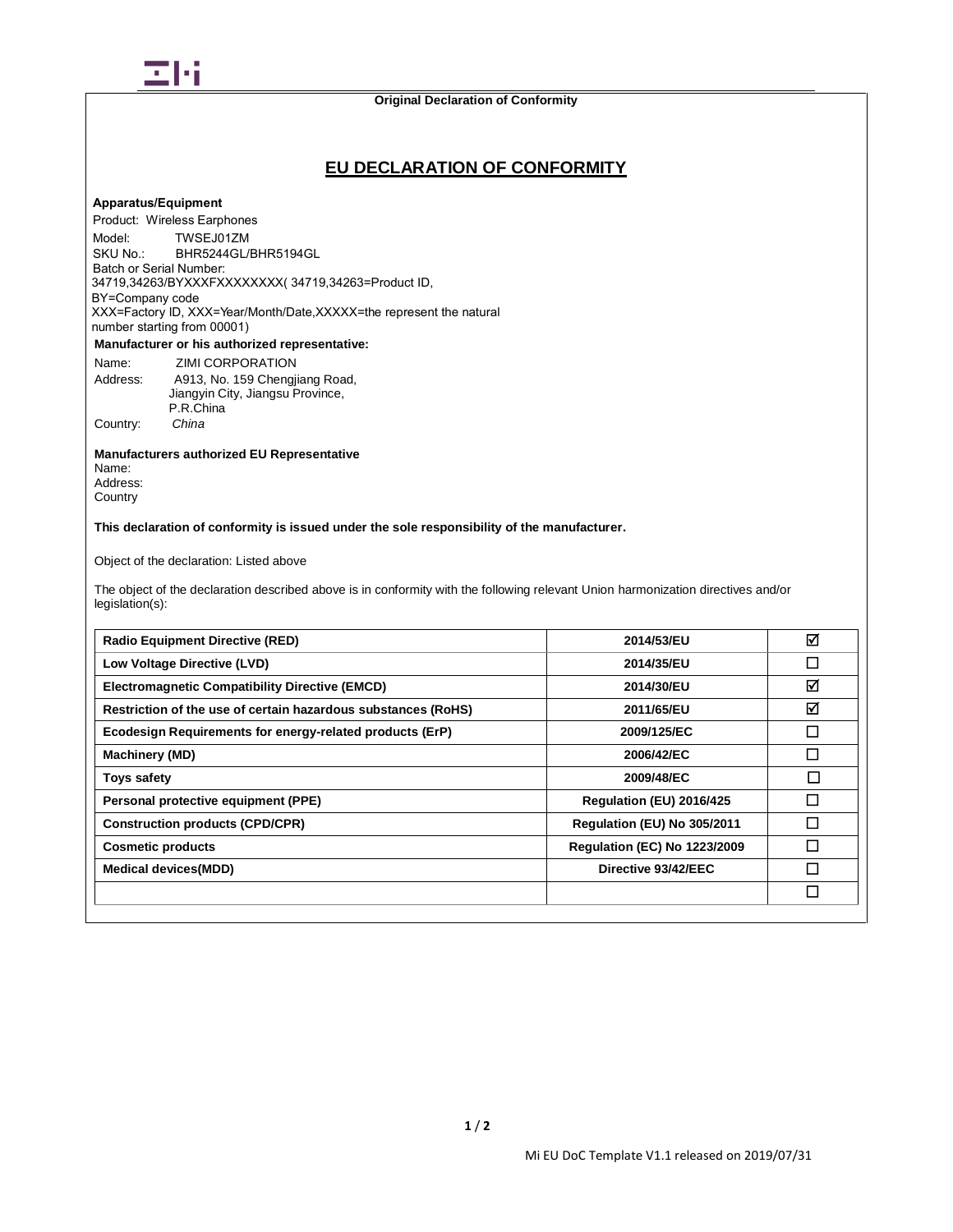

|                                                                                                                                                                                                                                                                                  | References to the relevant harmonized standards used, including the date of the standard, or references to the other technical<br>specifications, including the date of the specification, in relation to which conformity is declared: |
|----------------------------------------------------------------------------------------------------------------------------------------------------------------------------------------------------------------------------------------------------------------------------------|-----------------------------------------------------------------------------------------------------------------------------------------------------------------------------------------------------------------------------------------|
| Harmonized Standard                                                                                                                                                                                                                                                              |                                                                                                                                                                                                                                         |
| EN 62368-1: 2014 + A11: 2017                                                                                                                                                                                                                                                     |                                                                                                                                                                                                                                         |
| EN 55032:2015+A11:2020<br>EN IEC 61000-3-2:2019<br>EN 61000-3-3:2013+A1:2019<br>EN 55035:2017+A11:2020<br>EN 301 489-1 V2.2.3<br>EN 301 489-3 V2.1.1                                                                                                                             |                                                                                                                                                                                                                                         |
| EN 301 489-17 V3.2.4<br>EN 300 328 V2.2.2                                                                                                                                                                                                                                        |                                                                                                                                                                                                                                         |
| EN 303 417 V1.1.1                                                                                                                                                                                                                                                                |                                                                                                                                                                                                                                         |
| EN 62479: 2010<br>EN IEC 62311: 2020                                                                                                                                                                                                                                             |                                                                                                                                                                                                                                         |
| EN IEC 63000:2018                                                                                                                                                                                                                                                                |                                                                                                                                                                                                                                         |
| Notified Body (Optional) :<br>Name of notified body: SGS Fimko Ltd<br>Reference Number of the certificate: RED-2598<br>4 digit notified body number: 0598<br>Signed for and on behalf of<br>Place and date of issue:<br>Signature:<br>Name, function:<br>Color Image of product: | <b>ZIMI CORPORATION</b><br>A913, No. 159 Chengjiang<br>Road, Jiangyin City, Jiangsu<br>Province, P.R.China<br>CE<br>2021-06-08<br>Any e<br>Amy Ye<br><b>Product Certified Engineer</b>                                                  |
|                                                                                                                                                                                                                                                                                  |                                                                                                                                                                                                                                         |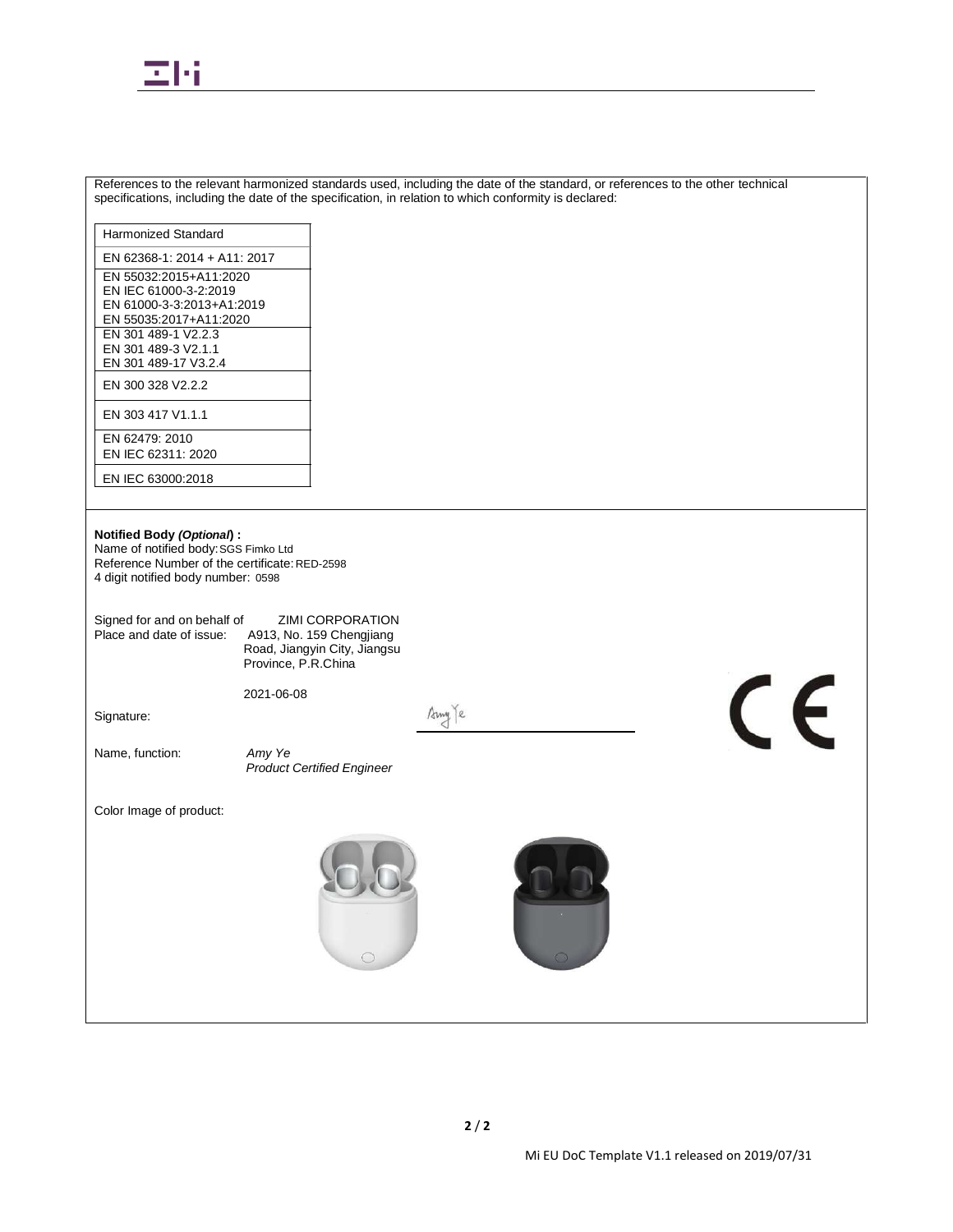

# **PROHLÁŠENÍ O SHODĚ EU**

# **Zařízení**

Model: Č. SKU: Šarže nebo výrobní XXX=Factory ID, XXX=Year/Month/Date,XXXXX=the represent the natural number **Výrobce nebo jeho autorizovaný zástupce:** Produkt: Wireless Earphones TWSEJ01ZM BHR5244GL/BHR5194GL číslo:34719,34263/BYXXXFXXXXXXXX( 34719,34263=Product ID, BY=Company code starting from 00001)

| Název:  | <b>ZIMI CORPORATION</b>          |
|---------|----------------------------------|
| Adresa: | A913, No. 159 Chengjiang Road,   |
|         | Jiangyin City, Jiangsu Province, |
|         | P.R.China                        |
| Země:   | China                            |

#### **Autorizovaný zástupce výrobce pro EU** Název: Adresa:

Země:

### **Toto prohlášení o shodě je vydáváno zcela na přímou odpovědnost výrobce.**

Předmět prohlášení: Uvedeno výše Uvedeno výše

Výše uvedený předmět prohlášení splňuje níže uvedené relevantní harmonizační směrnice a/nebo legislativu EU:

| Směrnice o rádiových zařízeních (RED)                 | 2014/53/EU                 | ☑  |
|-------------------------------------------------------|----------------------------|----|
| Směrnice o nízkonapěťových zařízeních (LVD)           | 2014/35/EU                 | П  |
| Směrnice o elektromagnetické kompatibilitě (EMCD)     | 2014/30/EU                 | ☑  |
| Omezení používání některých nebezpečných látek (RoHS) | 2011/65/EU                 | ☑  |
| Požadavky na ekodesign energetických produktů (ErP)   | 2009/125/ES                | ΓI |
| Stroje (MD)                                           | 2006/42/ES                 | П  |
| Bezpečnost hraček                                     | 2009/48/ES                 | П  |
| Osobní ochranné prostředky (PPE)                      | Směrnice (EU) 2016/425     |    |
| Stavební výrobky (CPD/CPR)                            | Směrnice (EU) č. 305/2011  |    |
| Kosmetické produkty                                   | Směrnice (ES) č. 1223/2009 |    |
| Zdravotnické prostředky (MDD)                         | Směrnice 93/42/EHS         | I  |
|                                                       |                            |    |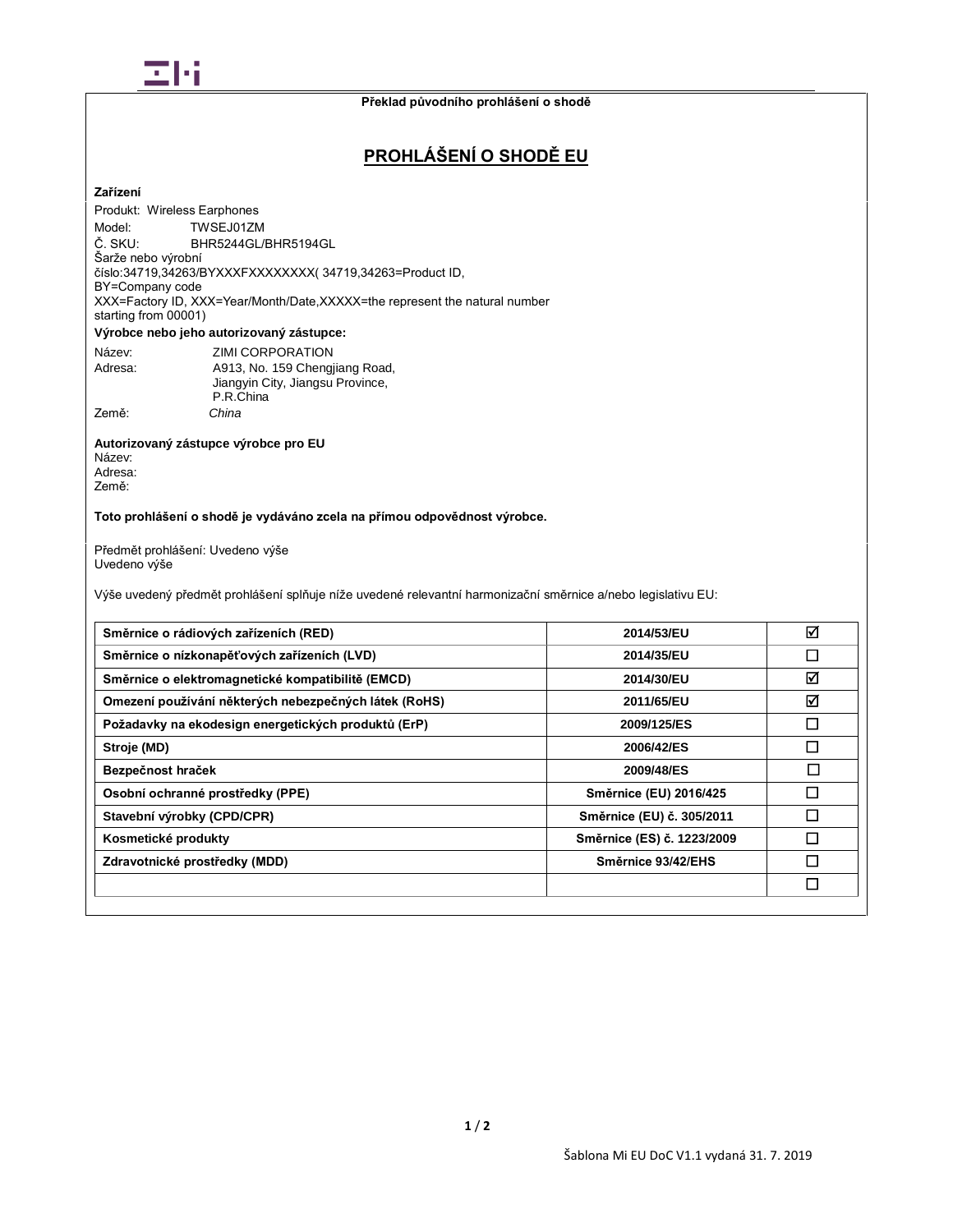

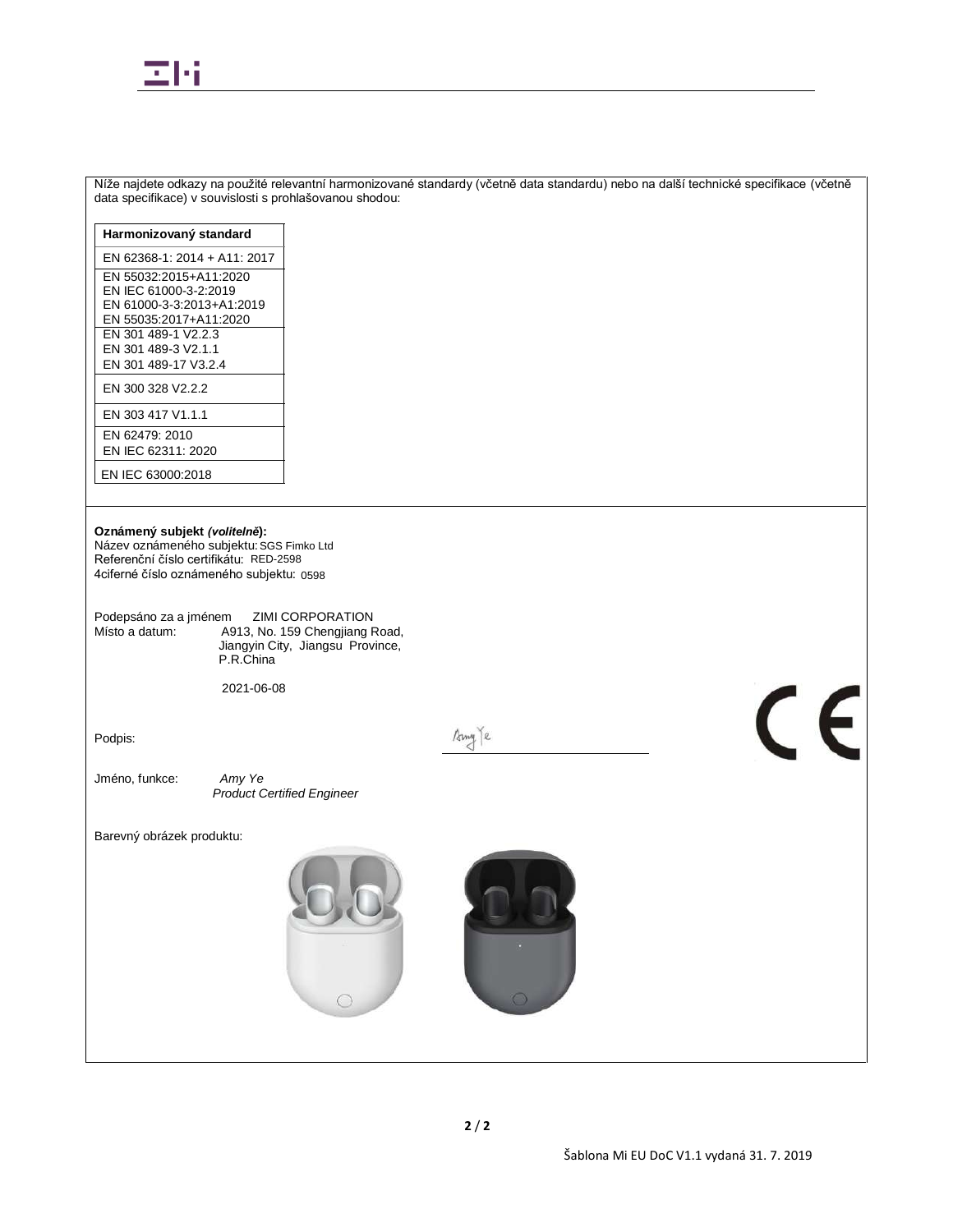

# **EU-KONFORMITÄTSERKLÄRUNG**

### **Elektrogeräte/Geräte**

Modell<sup>-</sup> Produkt: Wireless Earphones TWSEJ01ZM SKU-Nr.: BHR5244GL/BHR5194GL Chargen- oder Seriennummer:34719,34263/BYXXXFXXXXXXXX( 34719,34263=Product ID, BY=Company code XXX=Factory ID, XXX=Year/Month/Date,XXXXX=the represent the natural number starting from 00001)

### **Hersteller oder dessen autorisierter Vertreter:**

| Name:    | ZIMI CORPORATION                              |
|----------|-----------------------------------------------|
| Adresse: | A913, No. 159 Chengjiang Road, Jiangyin City, |
|          | Jiangsu Province, P.R.China                   |
| Land:    | China                                         |

#### **Autorisierte EU-Vertretung des Herstellers**

Name: Adresse: Land

### **Diese Konformitätserklärung wird unter der alleinigen Verantwortung des Herstellers ausgestellt.**

Gegenstand der Erklärung: Oben aufgeführt Oben aufgeführt

Gegenstand der oben beschriebenen Erklärung ist die Konformität mit den folgenden relevanten Harmonisierungsrichtlinien und/oder Gesetzen der EU:

| Funkgeräte-Richtlinie (RED)                                              | 2014/53/EU                    | ☑ |
|--------------------------------------------------------------------------|-------------------------------|---|
| Niederspannungsrichtlinie (NSR)                                          | 2014/35/EU                    |   |
| Richtlinie über die elektromagnetische Verträglichkeit (EMV)             | 2014/30/EU                    | ☑ |
| Beschränkung der Verwendung bestimmter gefährlicher Stoffe (RoHS)        | 2011/65/EU                    | ☑ |
| Ökodesign-Anforderungen für energieverbrauchsrelevante Produkte<br>(ErP) | 2009/125/EC                   |   |
| Maschinen (MD)                                                           | 2006/42/EC                    |   |
| Sicherheit von Spielzeug                                                 | 2009/48/EC                    | П |
| Persönliche Schutzausrüstung (PSA)                                       | Verordnung (EU) 2016/425      |   |
| <b>Bauprodukte (BPR)</b>                                                 | Verordnung (EU) Nr. 305/2011  |   |
| Kosmetikprodukte                                                         | Verordnung (EU) Nr. 1223/2009 |   |
| Medizinprodukte (MDD)                                                    | Richtlinie 93/42/EEC          |   |
|                                                                          |                               |   |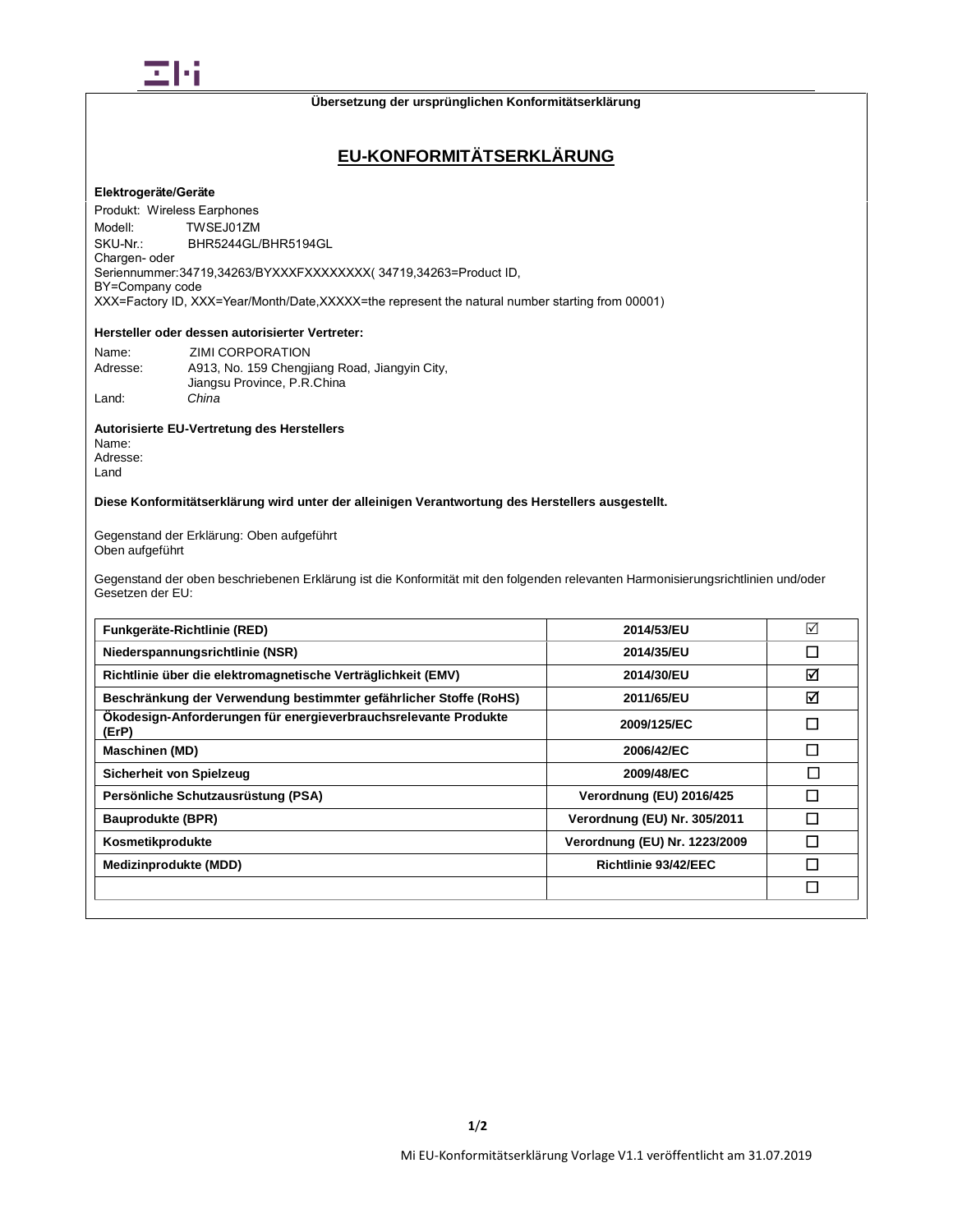

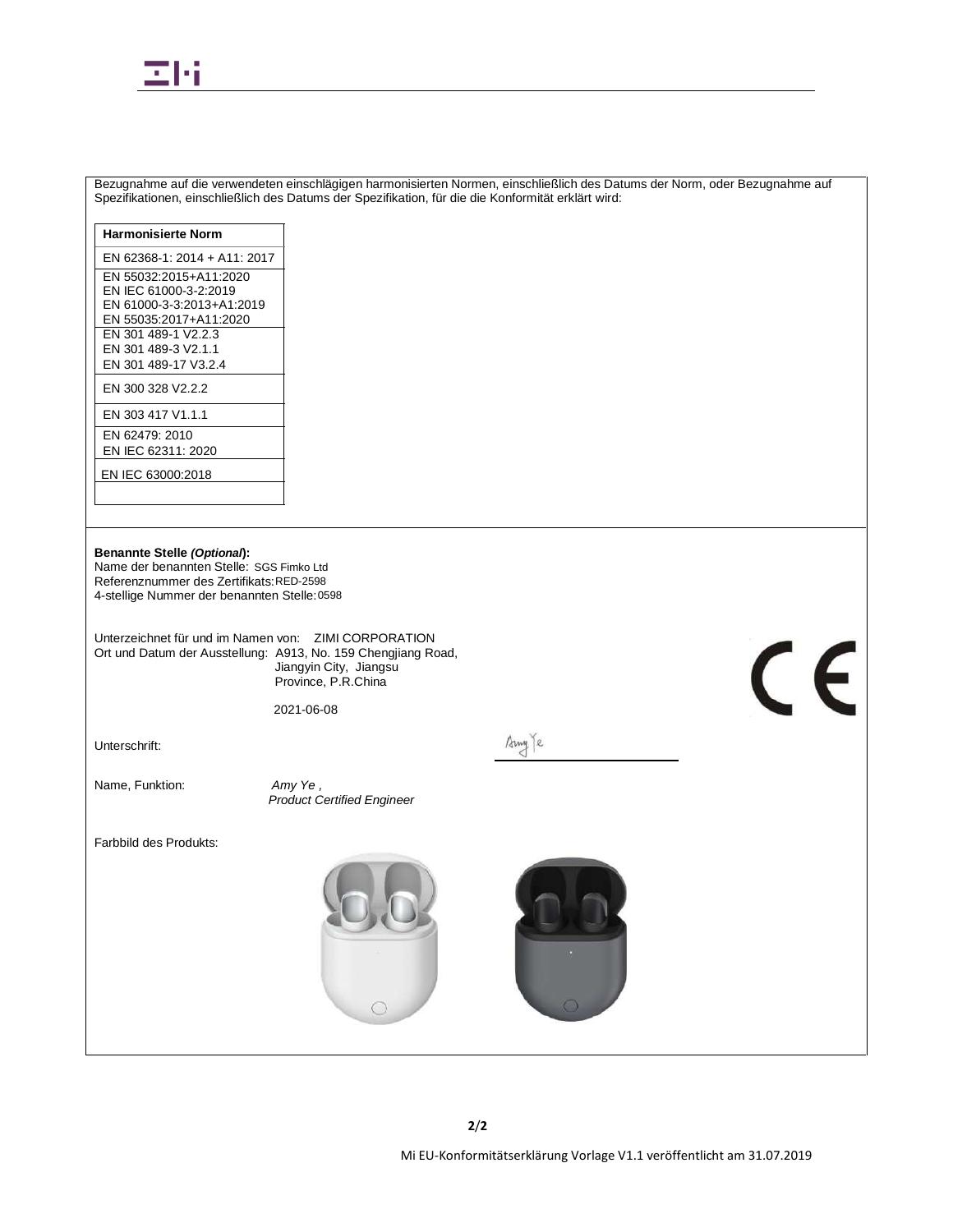

**Μετάφραση της αρχικής δήλωσης συμμόρφωσης**

# **ΔΗΛΩΣΗ ΣΥΜΜΟΡΦΩΣΗΣ ΤΗΣ ΕΕ**

### **Συσκευή/Εξοπλισμός**

Προϊόν: Wireless Earphones Μοντέλο: TWSEJ01ZM Αριθμός SKU: BHR5244GL/BHR5194GL Αριθμός παρτίδας ή σειριακός<br>αριθμός:34719,34263/ΒΥΧΧΧΕΧΧΧΧΧΧΧΧ 34719,34263=Product ID,BY=Company code  $X$ XX=Factory ID, XXX=Year/Month/Date,XXXXX=the represent the natural number starting from 00001)

#### **Ο κατασκευαστής ή ο εξουσιοδοτημένος εκπρόσωπός του:**

| Όνομα:     | <b>ZIMI CORPORATION</b>                 |
|------------|-----------------------------------------|
| Διεύθυνση: | A913, No. 159 Chengiiang Road, Jiangyin |
|            | City, Jiangsu Province, P.R.China       |
| Χώρα:      | China                                   |

**Ο εξουσιοδοτημένος εκπρόσωπος του κατασκευαστή στην ΕΕ**

Όνομα: Διεύθυνση: Χώρα

### **Αυτή η δήλωση συμμόρφωσης εκδίδεται με την αποκλειστική ευθύνη του κατασκευαστή.**

Αντικείμενο της δήλωσης: Αναφέρεται παραπάνω Αναφέρεται παραπάνω

Το αντικείμενο της δήλωσης που περιγράφεται παραπάνω είναι σύμφωνο με τις ακόλουθες σχετικές οδηγίες ή/και νομοθετικές πράξεις εναρμόνισης της Ένωσης:

| Οδηγία ραδιοεξοπλισμού (RED)                                                          | 2014/53/EE                      | ☑      |
|---------------------------------------------------------------------------------------|---------------------------------|--------|
| Οδηγία Χαμηλής Τάσης (LVD)                                                            | 2014/35/EE                      | $\Box$ |
| Οδηγία για την ηλεκτρομαγνητική συμβατότητα (EMCD)                                    | 2014/30/EE                      | ☑      |
| Περιορισμός της χρήσης ορισμένων επικίνδυνων ουσιών (RoHS)                            | 2011/65/EE                      | ☑      |
| Απαιτήσεις οικολογικού σχεδιασμού για τα συνδεόμενα με την ενέργεια<br>προϊόντα (ErP) | 2009/125/EK                     | Π      |
| Μηχανήματα (MD)                                                                       | 2006/42/EK                      | П      |
| Ασφάλεια των παιχνιδιών                                                               | 2009/48/EK                      | П      |
| Εξοπλισμός ατομικής προστασίας (PPE)                                                  | Κανονισμός (ΕΕ) 2016/425        |        |
| Δομικά προϊόντα (CPD/CPR)                                                             | Κανονισμός (ΕΕ) Αριθ. 305/2011  |        |
| Καλλυντικά προϊόντα                                                                   | Κανονισμός (ΕΚ) Αριθ. 1223/2009 |        |
| Ιατρικές συσκευές (MDD)                                                               | Οδηγία 93/42/ΕΟΚ                |        |
|                                                                                       |                                 | $\Box$ |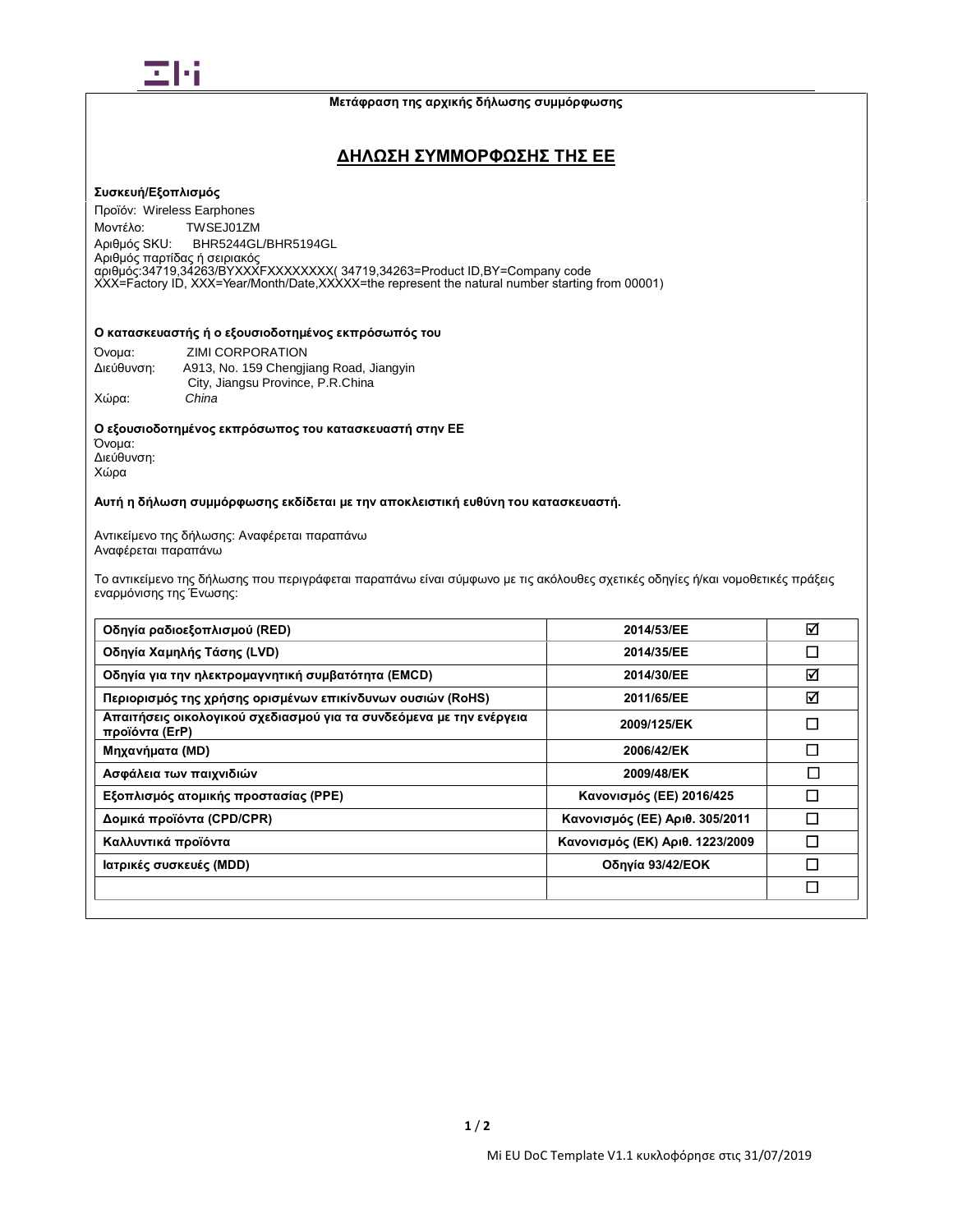

**Πρότυπο εναρμόνισης Αριθμός Αναφοράς** 

συμμόρφωση:

EN 62368-1: 2014 + A11:  $2017$  Services (Shanghai) Co., Ltd. Services (Shanghai) Co., Ltd. Services (Shanghai) Co., Ltd. Services (Shanghai) Co., Ltd. Services (Shanghai) Co., Ltd. Services (Shanghai) Co., Ltd. Services (Shanghai) Co., Ltd. Serv EN 55032:2015+A11:2020 EN IEC 61000-3-2:2019 EN 61000-3-3:2013+A1:2019 EN 55035:2017+A11:2020 EN 301 489-1 V2.2.3 EN 301 489-3 V2.1.1 EN 301 489-17 V3.2.4 EN 300 328 V2.2.2 EN 303 417 V1.1.1 SZCR21040207604 SGS-CSTC STANDARD STANDARDS TECHNical Services Co., Ltd., Shenzhenzhenzhenzhen EN 62479: 2010 EN IEC 62311: 2020 SZCR210402076905 SGS-CSTC Standards Technical Services Co., Ltd., Shenzhen EN IEC 63000:2018**Κοινοποιημένος οργανισμός** *(προαιρετικό)***:** Όνομα του κοινοποιημένου οργανισμού: SGS Fimko Ltd Αριθμός αναφοράς του πιστοποιητικού: RED-2598 Τετραψήφιος αριθμός ταυτοποίησης του κοινοποιημένου οργανισμού: 0598 Υπογεγραμμένο για λογαριασμό και εξ ονόματος: ZIMI CORPORATION Τόπος και χρόνος έκδοσης: A913, No. 159 Chengjiang Road, Jiangyin City, Jiangsu Province, P.R.China 2021-06-08  $\mathsf{C}\in$ Any le Υπογραφή: Όνομα, αρμοδιότητα: *Amy Ye Product Certified Engineer ,* Έγχρωμη εικόνα του προϊόντος:  $\bigcirc$  $\overline{a}$ **2** / **2** Mi EU DoC Template V1.1 κυκλοφόρησε στις 31/07/2019

Αναφορές στα σχετικά χρησιμοποιούμενα εναρμονισμένα πρότυπα, συμπεριλαμβανομένης της ημερομηνίας του προτύπου ή των παραπομπών στις άλλες τεχνικές προδιαγραφές, συμπεριλαμβανομένης της ημερομηνίας της προδιαγραφής, για την οποία δηλώνεται η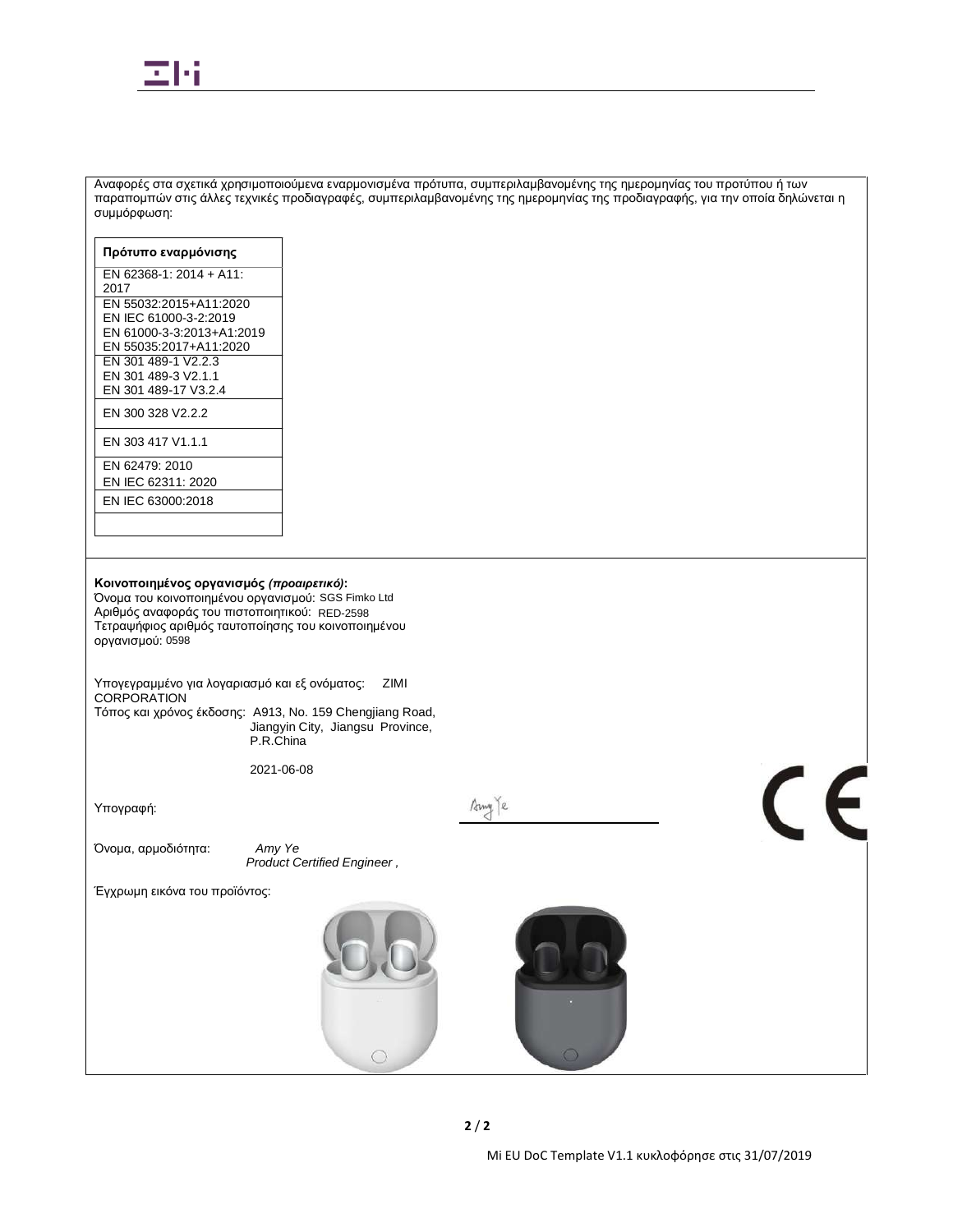

# **DECLARACIÓN DE CONFORMIDAD DE LA UE**

#### **Aparato/equipo**

Modelo: N ºde SKU: Número de serie o de lote: XXX=Factory ID, XXX=Year/Month/Date,XXXXX=the represent the natural number starting from 00001)Producto: Wireless Earphones TWSEJ01ZM BHR5244GL/BHR5194GL Number:34719,34263/BYXXXFXXXXXXXX( 34719,34263=Product ID, BY=Company code

# **Fabricante o representante autorizado**

| Nombre:    | ZIMI CORPORATION                        |
|------------|-----------------------------------------|
| Dirección: | A913, No. 159 Chengjiang Road, Jiangyin |
|            | City, Jiangsu Province, P.R.China       |
| País:      | China                                   |

#### **Representante europeo autorizado del fabricante** Nombre:

Dirección: País

### **La presente declaración de conformidad se emite bajo la exclusiva responsabilidad del fabricante.**

Objeto de la declaración: Indicado arriba Indicado arriba

El objeto de la declaración que se describe más arriba cumple las siguientes legislaciones o directivas de armonización de la Unión relevantes:

| Directiva de equipos radioeléctricos (RED)                                                     | 2014/53/UE                      | ⊠ |
|------------------------------------------------------------------------------------------------|---------------------------------|---|
| Directiva de baja tensión (LVD)                                                                | 2014/35/UE                      |   |
| Directiva sobre compatibilidad electromagnética (EMCD)                                         | 2014/30/UE                      | ☑ |
| Restricciones a la utilización de determinadas sustancias peligrosas<br>(RoHS)                 | 2011/65/UE                      | ☑ |
| Requisitos de diseño ecológico aplicables a los productos relacionados<br>con la energía (ErP) | 2009/125/CE                     |   |
| Máquinas (MD)                                                                                  | 2006/42/CE                      |   |
| Seguridad de los juguetes                                                                      | 2009/48/CE                      | П |
| Equipos de protección individual (PPE)                                                         | <b>Reglamento (UE) 2016/425</b> |   |
| Productos de construcción (CPD/CPR)                                                            | Reglamento (UE) n.º 305/2011    |   |
| Productos cosméticos                                                                           | Reglamento (EC) n.º 1223/2009   |   |
| <b>Productos sanitarios (MDD)</b>                                                              | Directiva 93/42/CEE             |   |
|                                                                                                |                                 |   |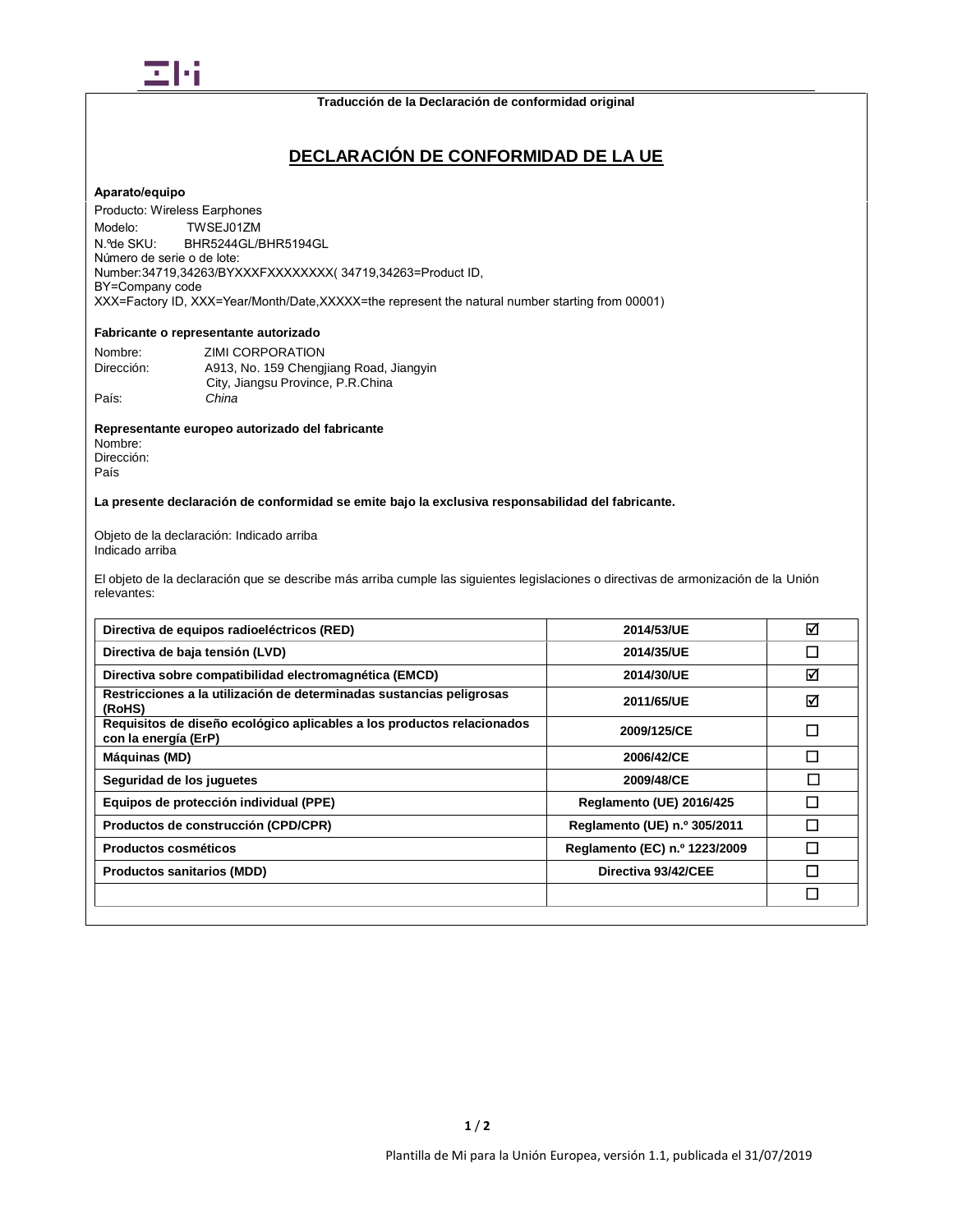

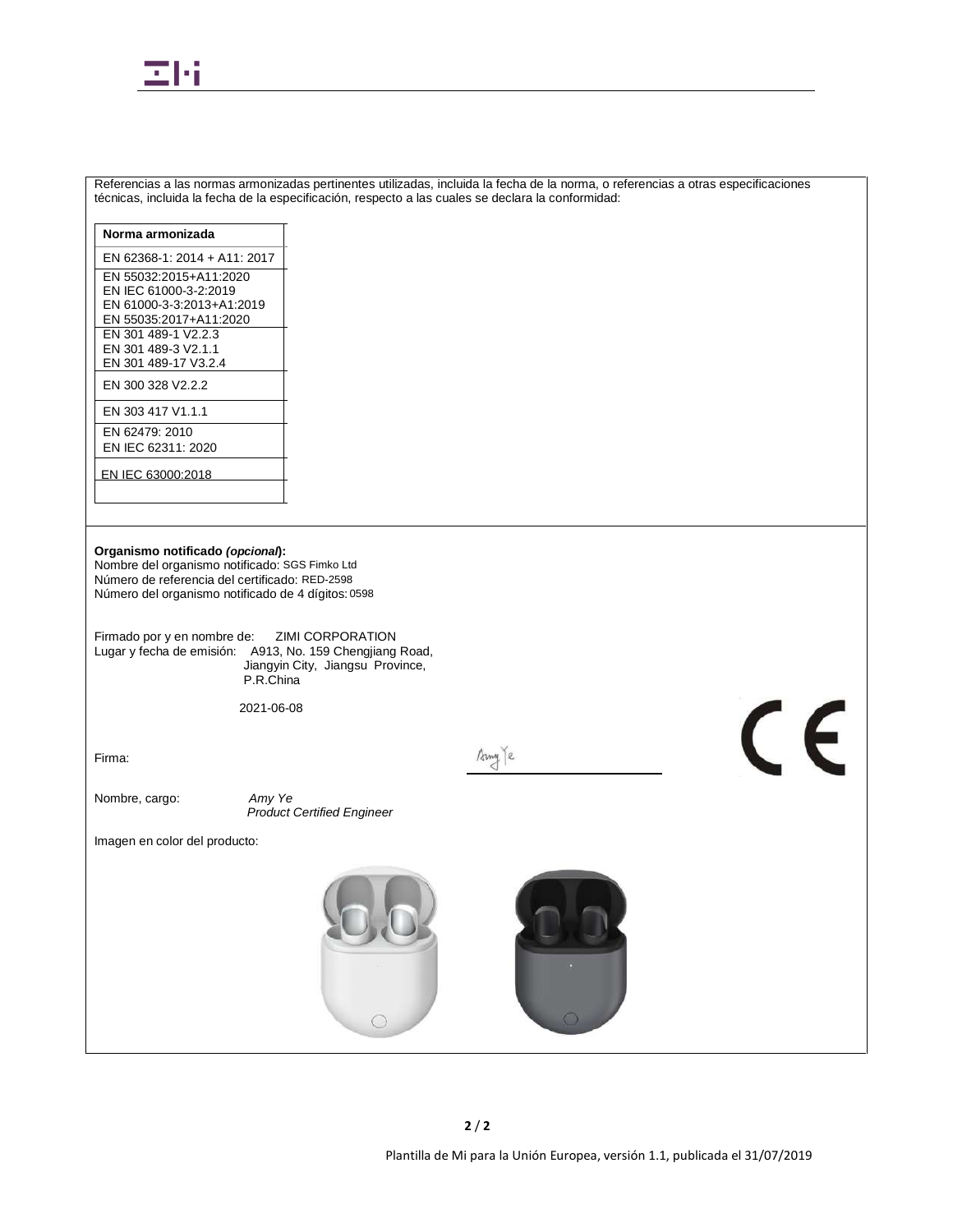

# **DÉCLARATION DE CONFORMITÉ DE L'UE**

#### **Appareil/équipement**

Modèle · Numéro de lot ou de Produit : Wireless Earphones TWSEJ01ZM Référence : BHR5244GL/BHR5194GL série :34719,34263/BYXXXFXXXXXXXX( 34719,34263=Product ID, BY=Company code XXX=Factory ID, XXX=Year/Month/Date,XXXXX=the represent the natural number starting from 00001)

# **Fabricant ou son représentant agréé:**

| Nom:     | ZIMI CORPORATION                 |
|----------|----------------------------------|
| Adresse: | A913, No. 159 Chengjiang Road,   |
|          | Jiangyin City, Jiangsu Province, |
|          | P.R.China                        |
| Pays:    | China                            |

#### **Représentant agréé des fabricants pour l'UE**

Nom : Adresse : Pays

#### **Cette déclaration de conformité est publiée sous la seule responsabilité du fabricant.**

Objet de la déclaration : Ci-dessus Ci-dessus

L'objet de la déclaration décrit ci-dessus est en conformité avec les directives et/ou les lois relatives à l'harmonisation des législations suivantes de l'Union européenne :

| Directive relative aux équipements radio (RED)                         | 2014/53/UE                     | ⊠  |
|------------------------------------------------------------------------|--------------------------------|----|
| Directive basse tension (LVD)                                          | 2014/35/UE                     | I. |
| Directive sur la compatibilité électromagnétique (EMCD)                | 2014/30/UE                     | ☑  |
| Limitation de l'utilisation de certaines substances dangereuses (RoHS) | 2011/65/UE                     | ☑  |
| Exigences d'écoconception des produits liés à l'énergie (ErP)          | 2009/125/CE                    | m. |
| Directive Machines (MD)                                                | 2006/42/CE                     |    |
| Sécurité des jouets                                                    | 2009/48/CE                     | П  |
| <b>Équipement de protection individuelle (EPI)</b>                     | <b>Règlement (UE) 2016/425</b> |    |
| <b>Produits de construction (CPD/CPR)</b>                              | Règlement (UE) n° 305/2011     |    |
| <b>Produits cosmétiques</b>                                            | Règlement (CE) N° 1223/2009    |    |
| Dispositifs médicaux (MDD)                                             | Directive 93/42/CEE            |    |
|                                                                        |                                |    |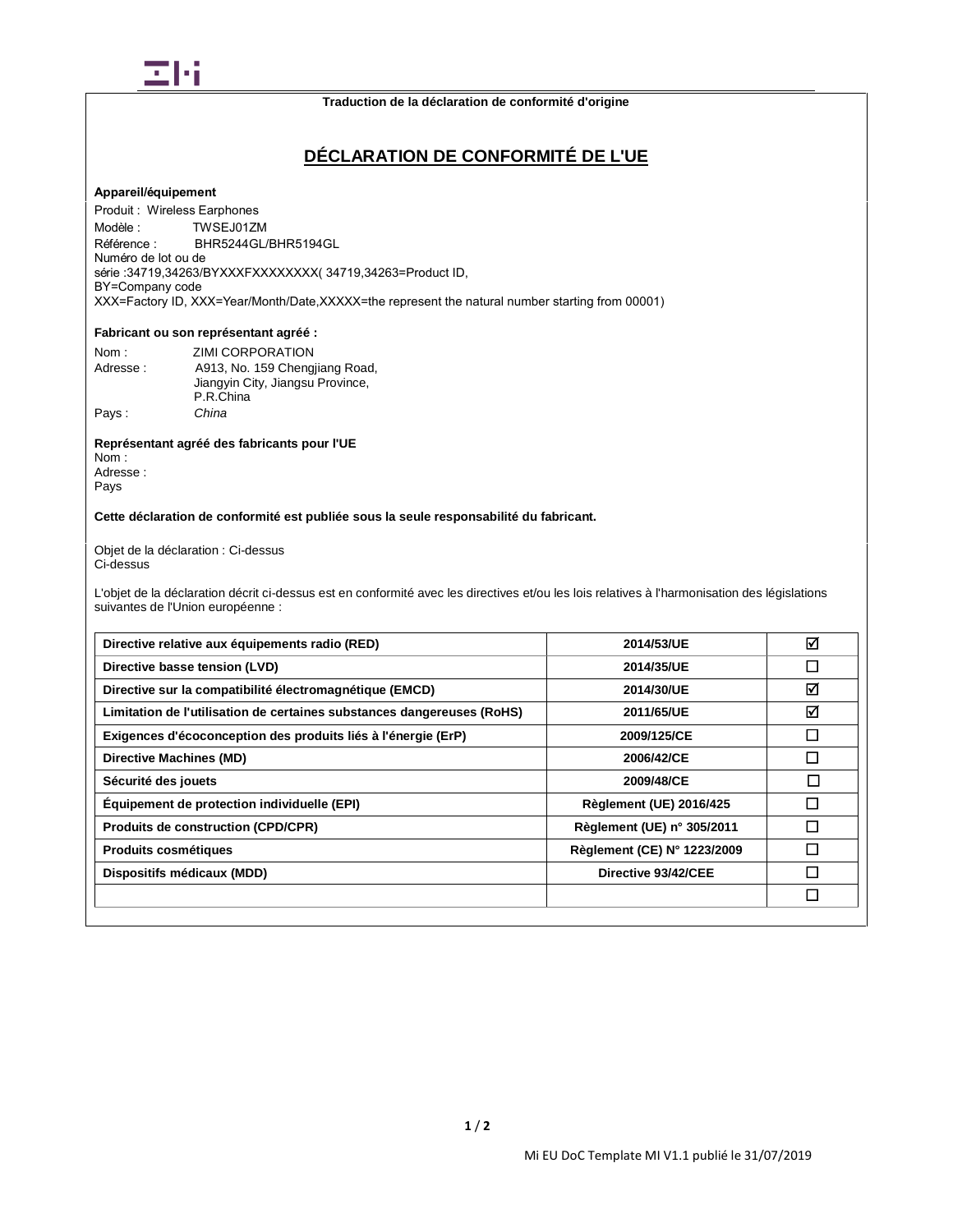

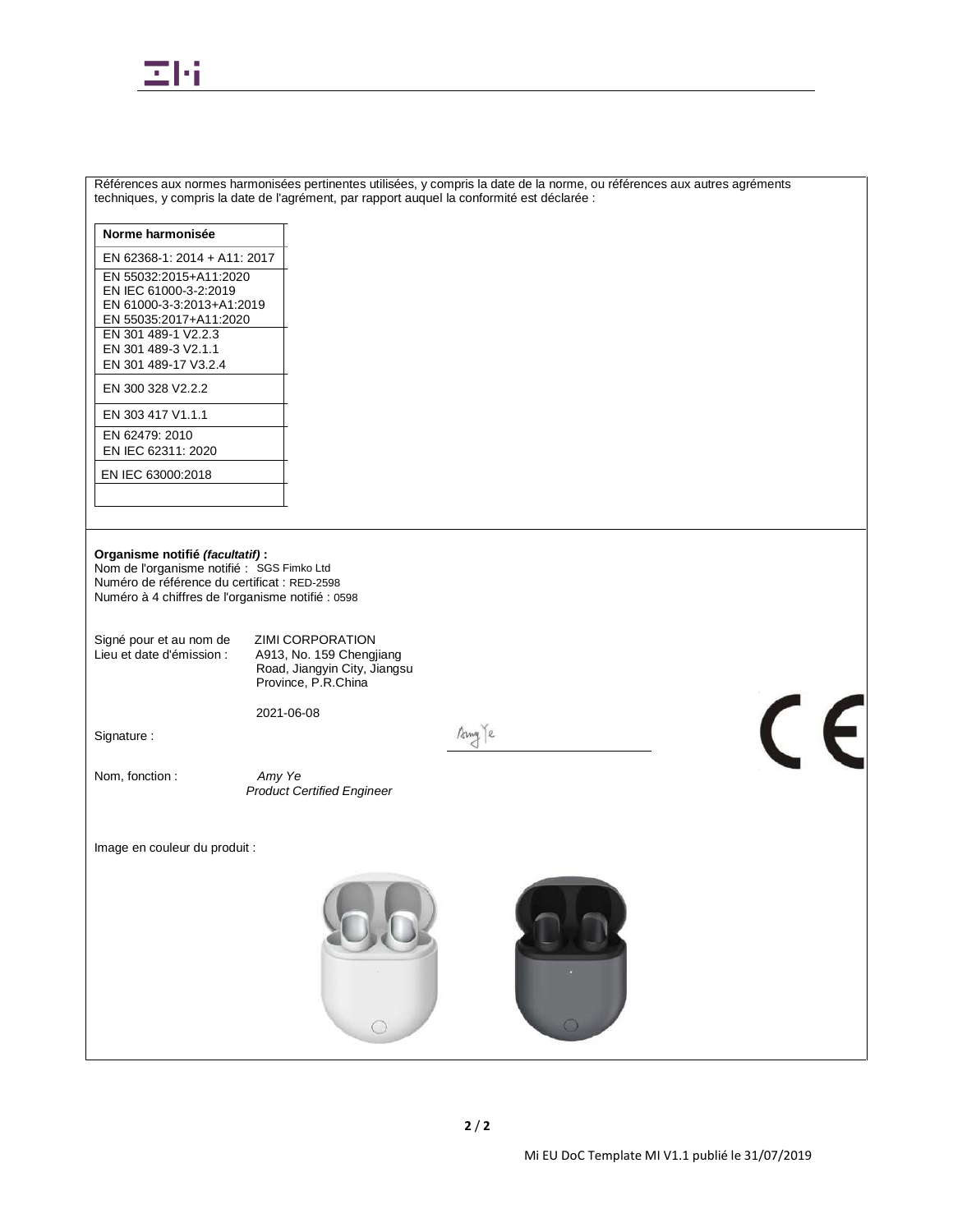

# **DICHIARAZIONE DI CONFORMITÀ UE**

#### **Apparecchio/apparecchiatura**

Modello: N SKU<sup>.</sup> Numero di serie o Prodotto: Wireless Earphones TWSEJ01ZM BHR5244GL/BHR5194GL batch:34719,34263/BYXXXFXXXXXXXX( 34719,34263=Product ID, BY=Company code XXX=Factory ID, XXX=Year/Month/Date,XXXXX=the represent the natural number starting from 00001)

#### **Produttore o suo rappresentante autorizzato:**

| Nome:      | ZIMI CORPORATION                       |
|------------|----------------------------------------|
| Indirizzo: | A913, No. 159 Chengjiang               |
|            | Road, Jiangyin City, Jiangsu Province, |
|            | P.R.China                              |
| Paese:     | China                                  |

#### **Rappresentante UE autorizzato del produttore**

Nome: Indirizzo: Paese

### **La presente Dichiarazione di conformità è pubblicata sotto la piena responsabilità del produttore.**

Oggetto della dichiarazione: Indicato in precedenza Indicato in precedenza

L'oggetto della dichiarazione descritto in precedenza è conforme alle seguenti direttive e/o legislazioni dell'Unione in materia di armonizzazione:

| Direttiva RED sulla messa a disposizione sul mercato di apparecchiature<br>radio                    | 2014/53/UE                  | ⊠ |
|-----------------------------------------------------------------------------------------------------|-----------------------------|---|
| Direttiva Bassa Tensione                                                                            | 2014/35/UE                  | П |
| Direttiva EMCD sulla compatibilità elettromagnetica                                                 | 2014/30/UE                  | ☑ |
| Direttiva sulla restrizione dell'uso di determinate sostanze pericolose                             | 2011/65/UE                  | ☑ |
| Direttiva sulle specifiche per la progettazione ecocompatibile dei prodotti<br>connessi all'energia | 2009/125/CE                 |   |
| Macchine (MD)                                                                                       | 2006/42/CE                  | П |
| Sicurezza dei giocattoli                                                                            | 2009/48/CE                  | П |
| Dispositivi di protezione individuale                                                               | Normativa (UE) 2016/425     | ı |
| Prodotti per l'edilizia (CPD/CPR)                                                                   | Normativa (UE) N. 305/2011  |   |
| Prodotti cosmetici                                                                                  | Normativa (CE) N. 1223/2009 | I |
| Dispositivi medici (MDD)                                                                            | Direttiva 93/42/CEE         |   |
|                                                                                                     |                             |   |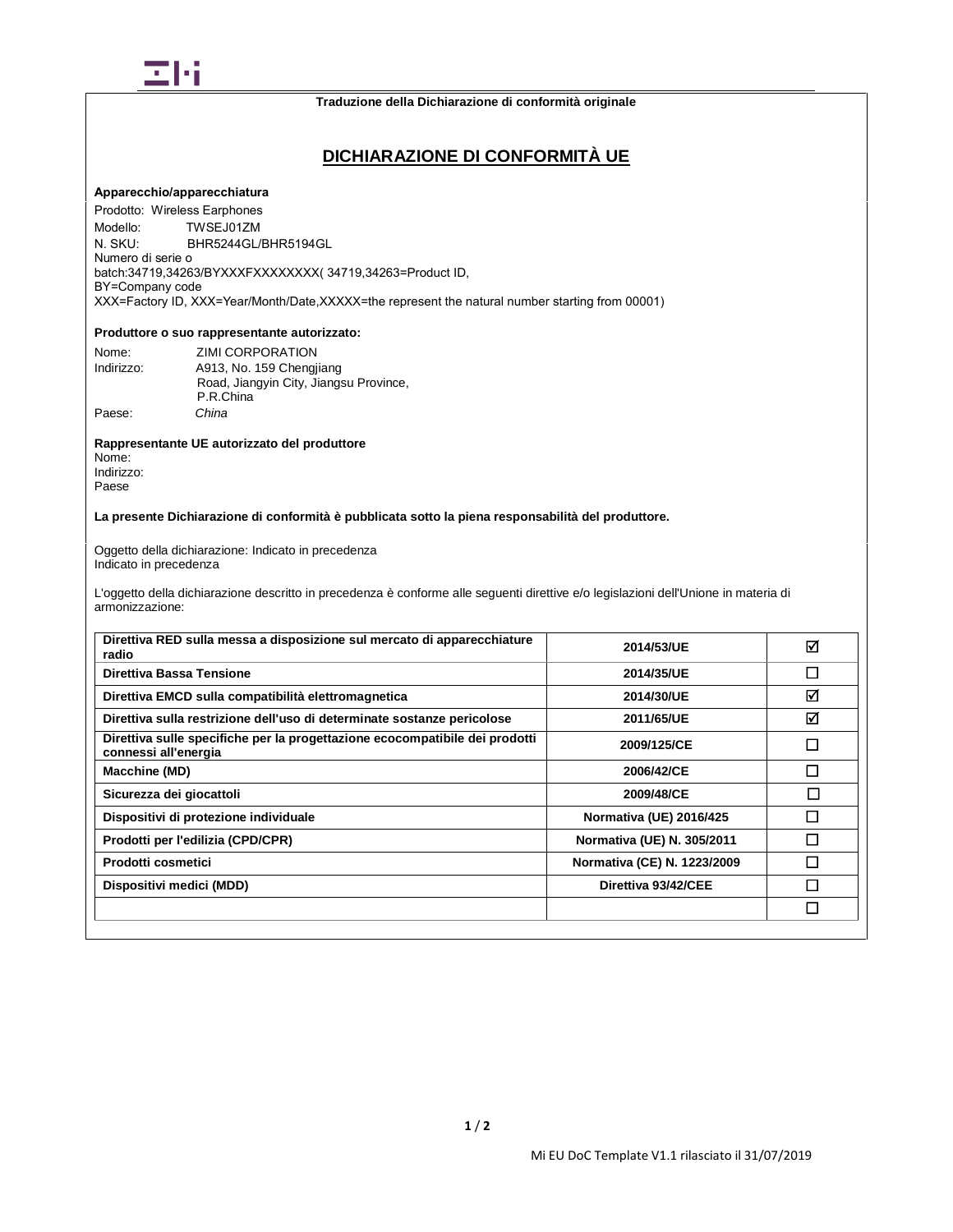

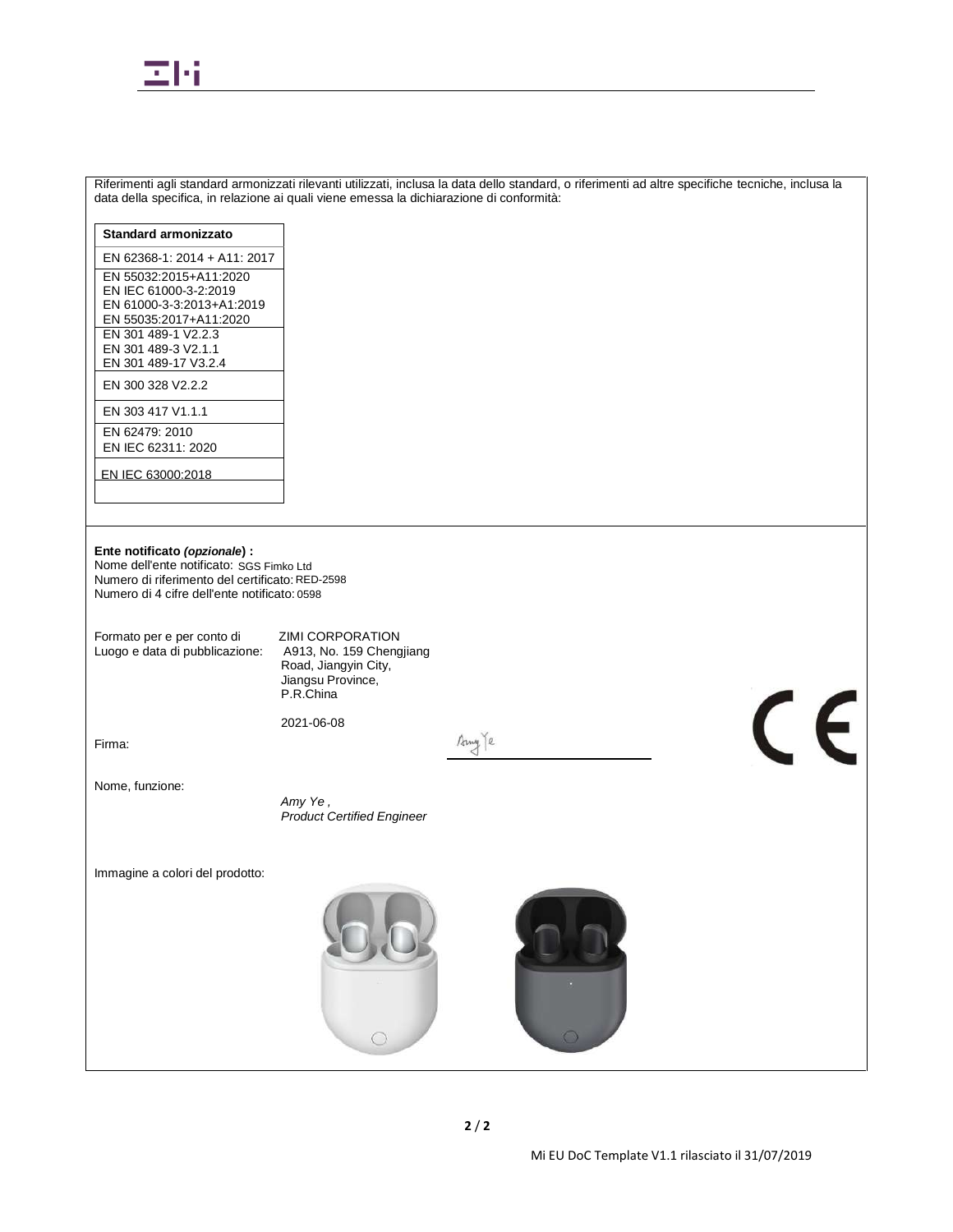

#### **Vertaling van de oorspronkelijke verklaring van conformiteit**

# **EU-VERKLARING VAN CONFORMITEIT**

#### **Apparaat/Uitrusting**

Model<sup>-</sup> Product: Wireless Earphones TWSEJ01ZM SKU-nr: BHR5244GL/BHR5194GL Batch- of serienummer:34719,34263/BYXXXFXXXXXXXX( 34719,34263=Product ID, BY=Company code XXX=Factory ID, XXX=Year/Month/Date,XXXXX=the represent the natural number starting from 00001)

### **Fabrikant of geautoriseerde vertegenwoordiger:**

| Naam:  | ZIMI CORPORATION                              |
|--------|-----------------------------------------------|
| Adres: | A913, No. 159 Chengjiang Road, Jiangyin City, |
|        | Jiangsu Province, P.R.China                   |
| Land:  | China                                         |

**Door de fabrikant geautoriseerde EU-vertegenwoordiger** Naam:

Adres: Land

**Deze verklaring van conformiteit wordt uitgegeven onder de exclusieve verantwoordelijkheid van de fabrikant.**

Object van de verklaring: Hierboven vermeld Hierboven vermeld

Het object van de hierboven beschreven verklaring voldoet aan de volgende door de Unie overeengekomen relevante richtlijnen en/of wetgeving(en):

| Richtlijn radioapparatuur (RED)                                   | 2014/53/EU                     | ☑      |
|-------------------------------------------------------------------|--------------------------------|--------|
| Laagspanningsrichtlijn (LVD)                                      | 2014/35/EU                     |        |
| Richtlijn elektromagnetische compatibiliteit (EMCD)               | 2014/30/EU                     | ☑      |
| Beperking van het gebruik van bepaalde gevaarlijke stoffen (RoHS) | 2011/65/EU                     | ☑      |
| Ecologische vereisten voor energiegerelateerde producten (ErP)    | 2009/125/EC                    |        |
| Machines (MD)                                                     | 2006/42/EC                     |        |
| Veiligheid van speelgoed                                          | 2009/48/EC                     | □      |
| Persoonlijke beschermingsmiddelen (PBM)                           | Verordening (EU) 2016/425      |        |
| <b>Bouwproducten (CPD/CPR)</b>                                    | Verordening (EU) nr. 305/2011  |        |
| <b>Cosmetische producten</b>                                      | Verordening (EC) nr. 1223/2009 |        |
| Medische apparaten (MDD)                                          | Richtlijn 93/42/EEG            |        |
|                                                                   |                                | $\Box$ |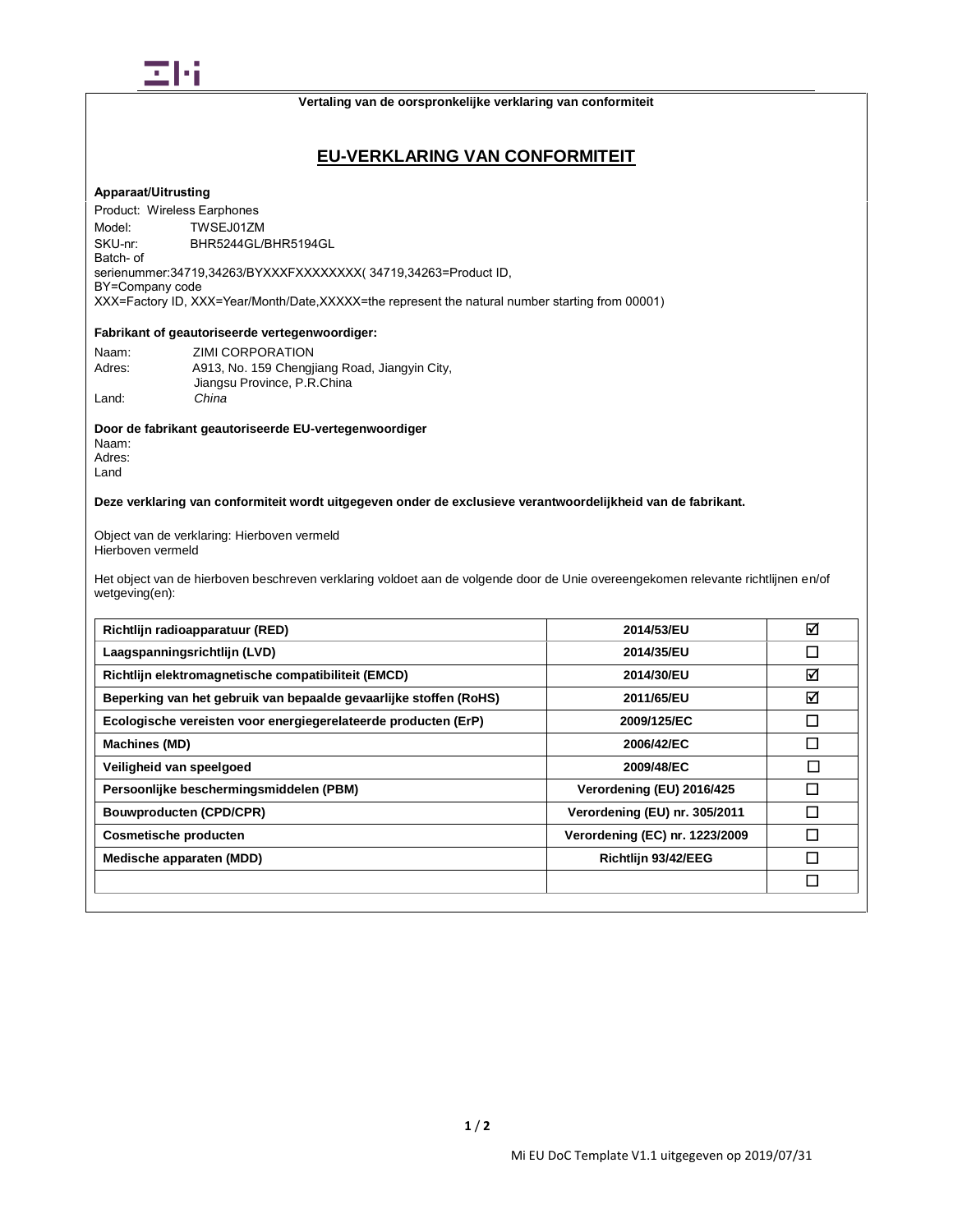

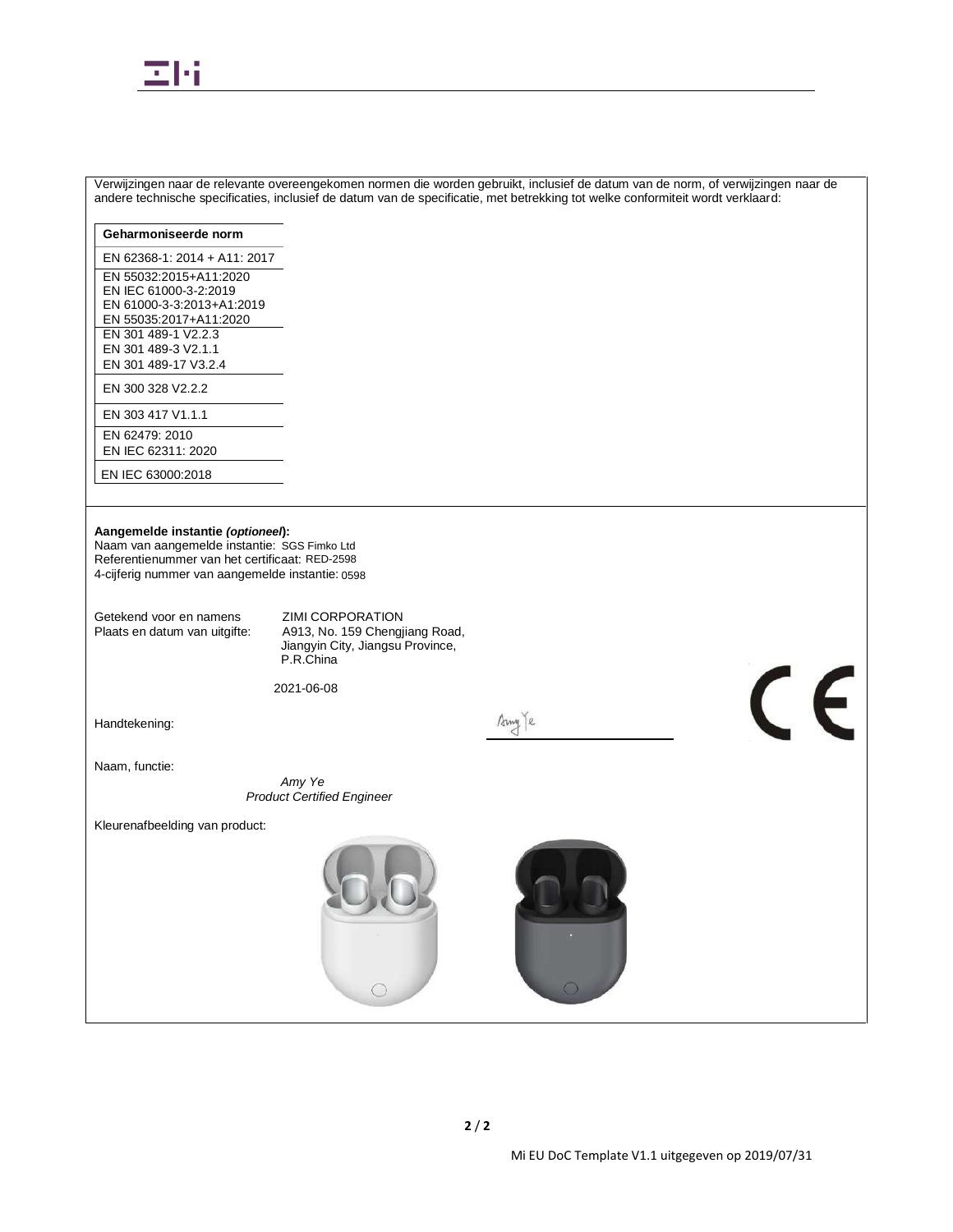

# **DEKLARACJA ZGODNOŚCI UE**

### **Urządzenia/sprzęt**

Model<sup>-</sup> Nr SKU<sup>.</sup> Numer partii lub Produkt: Wireless Earphones Model: TWSEJ01ZM BHR5244GL/BHR5194GL serii:34719,34263/BYXXXFXXXXXXXX( 34719,34263=Product ID, BY=Company code XXX=Factory ID, XXX=Year/Month/Date,XXXXX=the represent the natural number starting from 00001)

### **Producent lub jego autoryzowany przedstawiciel:**

| Nazwa: | ZIMI CORPORATION                 |
|--------|----------------------------------|
| Adres: | A913, No. 159 Chengjiang Road,   |
|        | Jiangyin City, Jiangsu Province, |
|        | P.R.China                        |
| Kraj:  | China                            |

#### **Autoryzowany przedstawiciel w Unii Europejskiej** Nazwa: Adres:

Kraj

# **Niniejsza deklaracja zgodności jest wydana na wyłączną odpowiedzialność producenta.**

Obiekt deklaracji: Wymieniony powyżej Wymieniony powyżej

Opisany powyżej przedmiot deklaracji jest zgodny z następującymi przepisami prawa i/lub dyrektywami harmonizacji Unii:

| Dyrektywa radiowa (RED)                                                                              | 2014/53/UE                          | ⊠ |
|------------------------------------------------------------------------------------------------------|-------------------------------------|---|
| Dyrektywa ws. sprzętu elektrycznego przewidzianego do stosowania w<br>określonych granicach napięcia | 2014/35/UE                          |   |
| Dyrektywa kompatybilności elektromagnetycznej (EMCD)                                                 | 2014/30/UE                          | ⊠ |
| <b>Dyrektywa RoHS</b>                                                                                | 2011/65/UE                          | ☑ |
| Dyrektywa ErP                                                                                        | 2009/125/WE                         |   |
| Dyrektywa maszynowa (MD)                                                                             | 2006/42/WE                          |   |
| Dyrektywa zabawkowa                                                                                  | 2009/48/WE                          | П |
| Środki ochrony osobistej (PPE)                                                                       | Rozporządzenie (UE) 2016/425        |   |
| <b>Produkty budowlane (CPD/CPR)</b>                                                                  | Rozporządzenie (UE) nr 305/2011     |   |
| <b>Produkty kosmetyczne</b>                                                                          | Rozporządzenie (WE) nr<br>1223/2009 | □ |
| Urządzenia medyczne (MDD)                                                                            | Dyrektywa 93/42/EWG                 |   |
|                                                                                                      |                                     |   |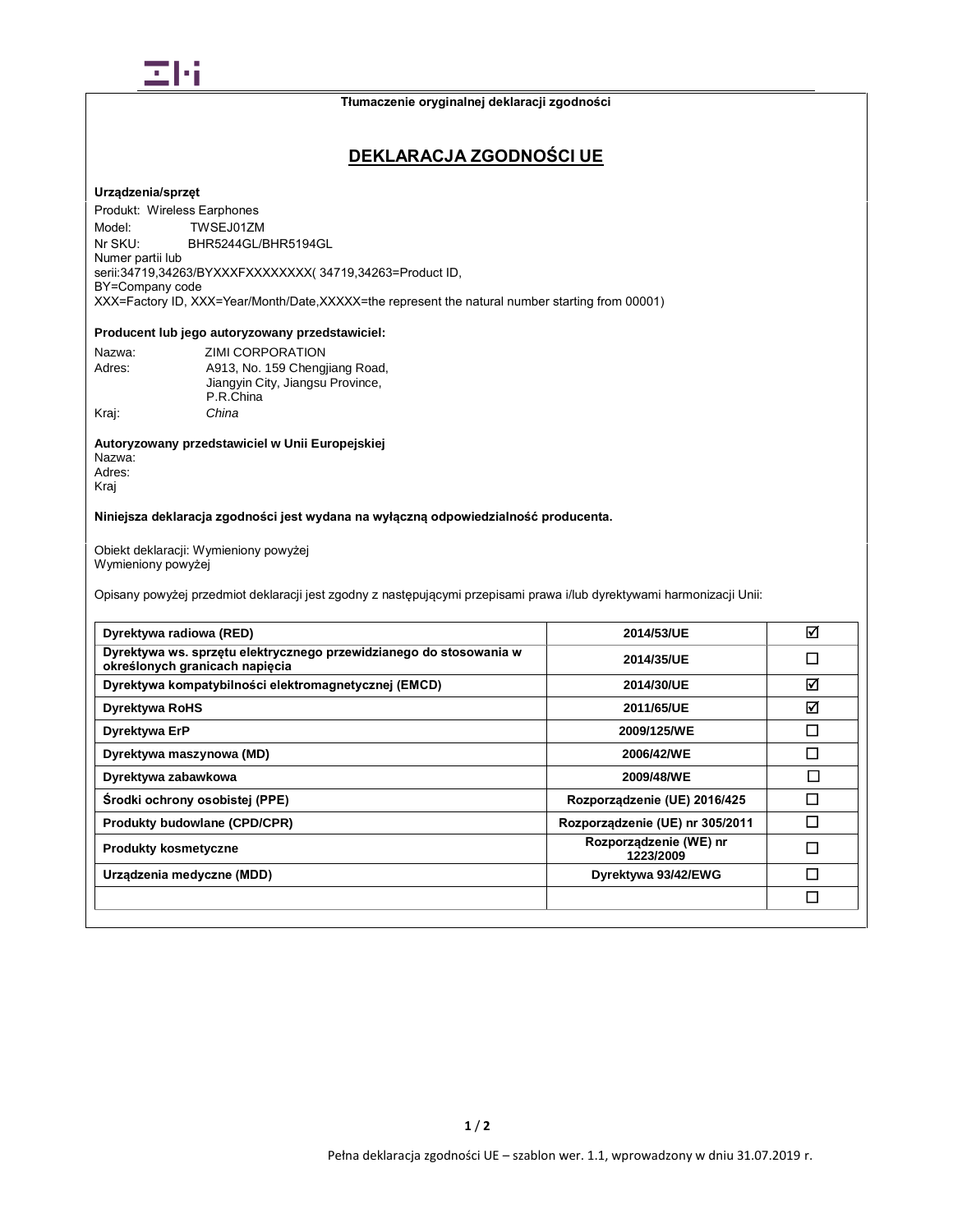

| Odniesienia do odpowiednich zharmonizowanych norm, w tym data normy lub odniesienia do innych specyfikacji technicznych, w tym data<br>specyfikacji, w odniesieniu do których deklarowana jest zgodność:                                             |                                                                                                                                                  |  |  |
|------------------------------------------------------------------------------------------------------------------------------------------------------------------------------------------------------------------------------------------------------|--------------------------------------------------------------------------------------------------------------------------------------------------|--|--|
| Norma zharmonizowana                                                                                                                                                                                                                                 |                                                                                                                                                  |  |  |
| EN 62368-1: 2014 + A11: 2017                                                                                                                                                                                                                         |                                                                                                                                                  |  |  |
| EN 55032:2015+A11:2020                                                                                                                                                                                                                               |                                                                                                                                                  |  |  |
| EN IEC 61000-3-2:2019                                                                                                                                                                                                                                |                                                                                                                                                  |  |  |
| EN 61000-3-3:2013+A1:2019<br>EN 55035:2017+A11:2020                                                                                                                                                                                                  |                                                                                                                                                  |  |  |
| EN 301 489-1 V2.2.3                                                                                                                                                                                                                                  |                                                                                                                                                  |  |  |
| EN 301 489-3 V2.1.1<br>EN 301 489-17 V3.2.4                                                                                                                                                                                                          |                                                                                                                                                  |  |  |
| EN 300 328 V2.2.2                                                                                                                                                                                                                                    |                                                                                                                                                  |  |  |
| EN 303 417 V1.1.1                                                                                                                                                                                                                                    |                                                                                                                                                  |  |  |
| EN 62479: 2010                                                                                                                                                                                                                                       |                                                                                                                                                  |  |  |
| EN IEC 62311: 2020                                                                                                                                                                                                                                   |                                                                                                                                                  |  |  |
| EN IEC 63000:2018                                                                                                                                                                                                                                    |                                                                                                                                                  |  |  |
|                                                                                                                                                                                                                                                      |                                                                                                                                                  |  |  |
|                                                                                                                                                                                                                                                      |                                                                                                                                                  |  |  |
| Jednostka notyfikowana (opcjonalne):<br>Nazwa jednostki notyfikowanej: SGS Fimko Ltd<br>Numer referencyjny certyfikatu: RED-2598<br>4-cyfrowy numer jednostki notyfikowanej: 0598<br>Podpisano dla i w imieniu<br>Miejsce i data wydania:<br>Podpis: | <b>ZIMI CORPORATION</b><br>A913, No. 159 Chengjiang<br>Road, Jiangyin City, Jiangsu<br>Province, P.R.China<br>2021-06-08<br>$\epsilon$<br>Amy le |  |  |
| Imię i nazwisko, funkcja:                                                                                                                                                                                                                            | Amy Ye<br><b>Product Certified Engineer</b>                                                                                                      |  |  |
| Kolorowy obraz produktu:                                                                                                                                                                                                                             |                                                                                                                                                  |  |  |
|                                                                                                                                                                                                                                                      | $\bigcirc$<br>$\circ$<br>$\bigcirc$                                                                                                              |  |  |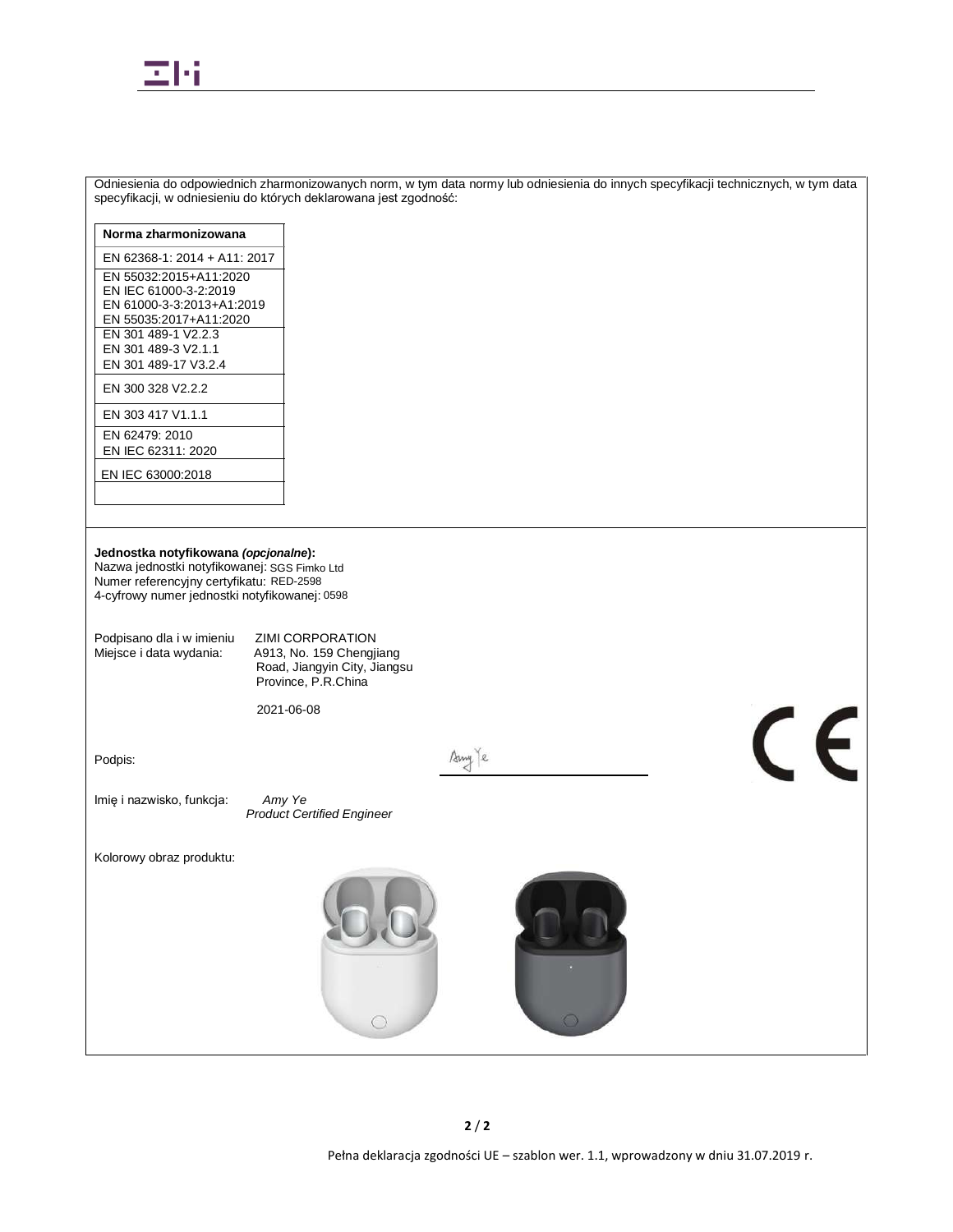

# **DECLARAÇÃO DE CONFORMIDADE DA UE**

#### **Aparelho/equipamento**

Modelo: Número de lote ou Produto: Wireless Earphones TWSEJ01ZM N.ºSKU: BHR5244GL/BHR5194GL série: 34719,34263/BYXXXFXXXXXXXX( 34719,34263=Product ID, BY=Company code XXX=Factory ID, XXX=Year/Month/Date,XXXXX=the represent the natural number starting from 00001)

### **Fabricante ou o respetivo representante autorizado:**

| Nome:     | <b>ZIMI CORPORATION</b>          |
|-----------|----------------------------------|
| Endereco: | A913. No. 159 Chengjiang Road,   |
|           | Jiangyin City, Jiangsu Province, |
|           | P.R.China                        |
| País:     | China                            |

### **Representante autorizado do fabricante na UE**

Nome: Endereço: País:

#### **Esta declaração de conformidade é emitida sob a exclusiva responsabilidade do fabricante.**

Objeto da declaração: Indicado acima Indicado acima

O objeto da declaração acima indicado está em conformidade com as seguintes diretivas de harmonização e/ou legislação(ões) relevante(s) da União Europeia:

| Diretiva de Equipamentos de Rádio (RED)                                                       | 2014/53/UE                     | ☑         |
|-----------------------------------------------------------------------------------------------|--------------------------------|-----------|
| Diretiva de Baixa Tensão (LVD)                                                                | 2014/35/UE                     | П         |
| Diretiva de Compatibilidade Eletromagnética (EMCD)                                            | 2014/30/UE                     | ⊠         |
| Restrição do uso de determinadas substâncias perigosas (RoHS)                                 | 2011/65/UE                     | ☑         |
| Requisitos de conceção ecológica para produtos relacionados com o<br>consumo de energia (ErP) | 2009/125/CE                    | <b>Ti</b> |
| <b>Maquinaria (MD)</b>                                                                        | 2006/42/CE                     | Г         |
| Segurança de brinquedos                                                                       | 2009/48/CE                     | П         |
| Equipamento de proteção individual (PPE)                                                      | Regulamento (UE) 2016/425      | П         |
| Produtos de construção (CPD/CPR)                                                              | Regulamento (UE) n.º 305/2011  |           |
| Produtos cosméticos                                                                           | Regulamento (CE) n.º 1223/2009 |           |
| Dispositivos médicos (MDD)                                                                    | Diretiva 93/42/CEE             |           |
|                                                                                               |                                |           |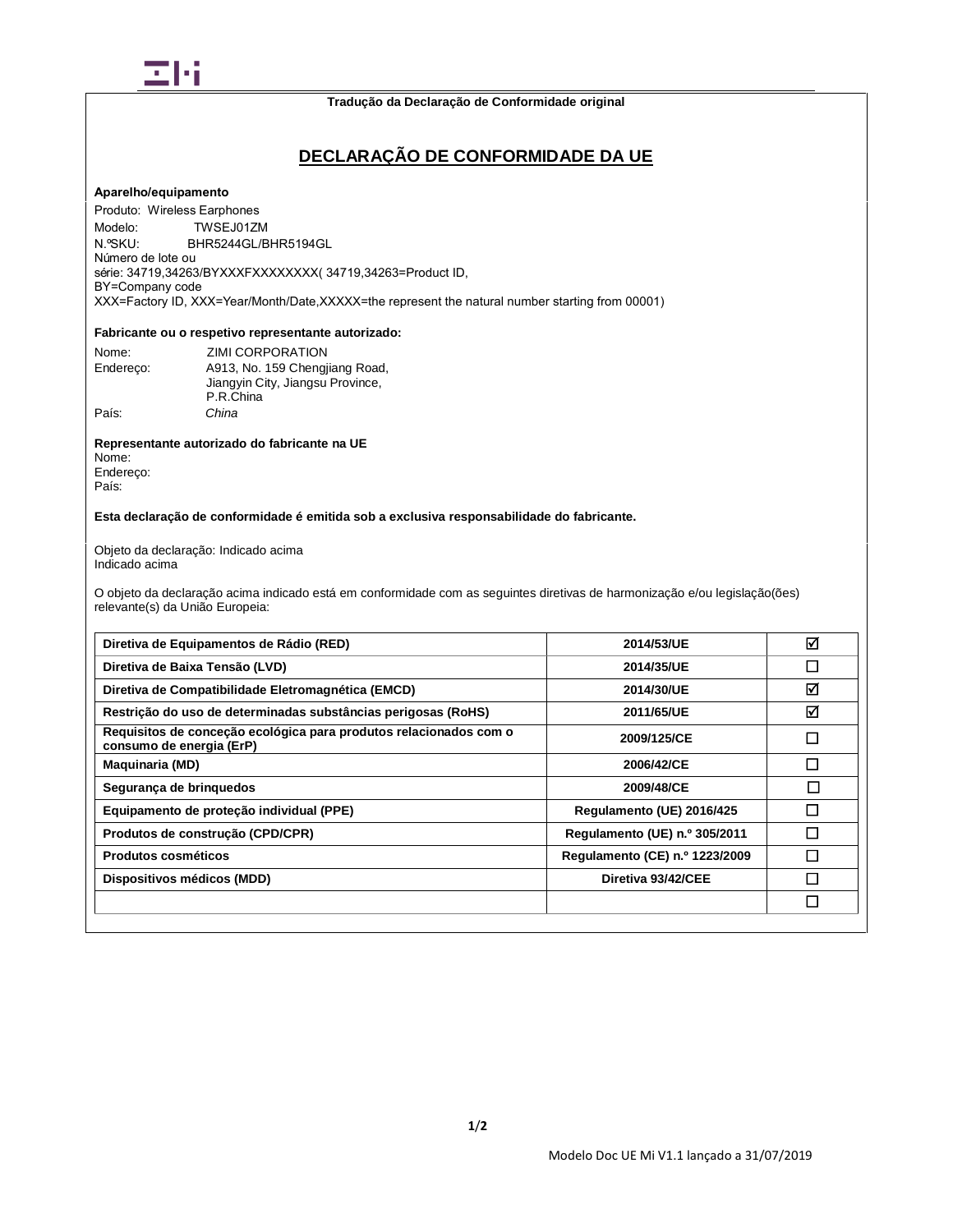

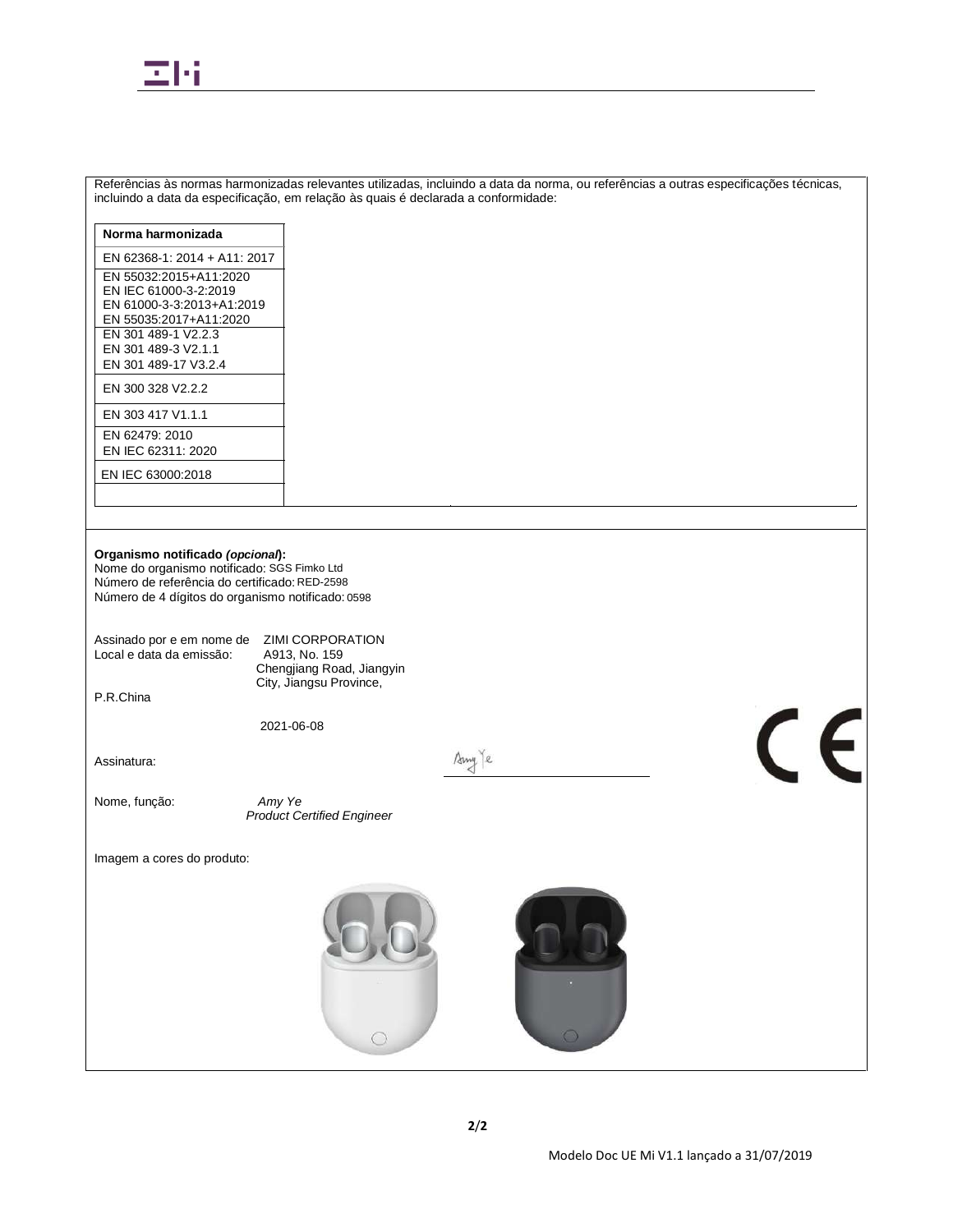

# **DECLARAŢIA DE CONFORMITATE UE**

### **Aparat/Echipament**

Model: Nr SKU<sup>-</sup> Lot sau număr serie: Produs: Wireless Earphones TWSEJ01ZM BHR5244GL/BHR5194GL 34719,34263/BYXXXFXXXXXXXX( 34719,34263=Product ID, BY=Company code XXX=Factory ID, XXX=Year/Month/Date,XXXXX=the represent the natural number starting from 00001)

### Producătorul sau reprezentantul autorizat al acestu

| Numele: | ZIMI CORPORATION                 |
|---------|----------------------------------|
| Adresa: | A913, No. 159 Chengjiang Road,   |
|         | Jiangyin City, Jiangsu Province, |
|         | P.R.China                        |
| Tara:   | China                            |

#### **Reprezentantul UE autorizat al producătorilor** Numele:

Adresa: Ţara

### **Această declaraţie de conformitate a fost emisă de producător în calitate de unic responsabil.**

Obiectul declarației: Enumerat mai sus Enumerat mai sus

Obiectul declaraţiei descrise mai sus este în conformitate cu următoarele directive şi legi relevante privind armonizarea, ale Uniunii:

| 2014/53/UE                             | ☑ |
|----------------------------------------|---|
| 2014/35/UE                             |   |
| 2014/30/UE                             | ☑ |
| 2011/65/UE                             | ☑ |
| 2009/125/CE                            |   |
| 2006/42/CE                             |   |
| 2009/48/CE                             | П |
| Regulamentul (UE) 2016/425             |   |
| Regulamentul (UE) Nr. 305/2011         |   |
| <b>Regulamentul (CE) Nr. 1223/2009</b> |   |
| Directiva 93/42/CEE                    |   |
|                                        |   |
|                                        |   |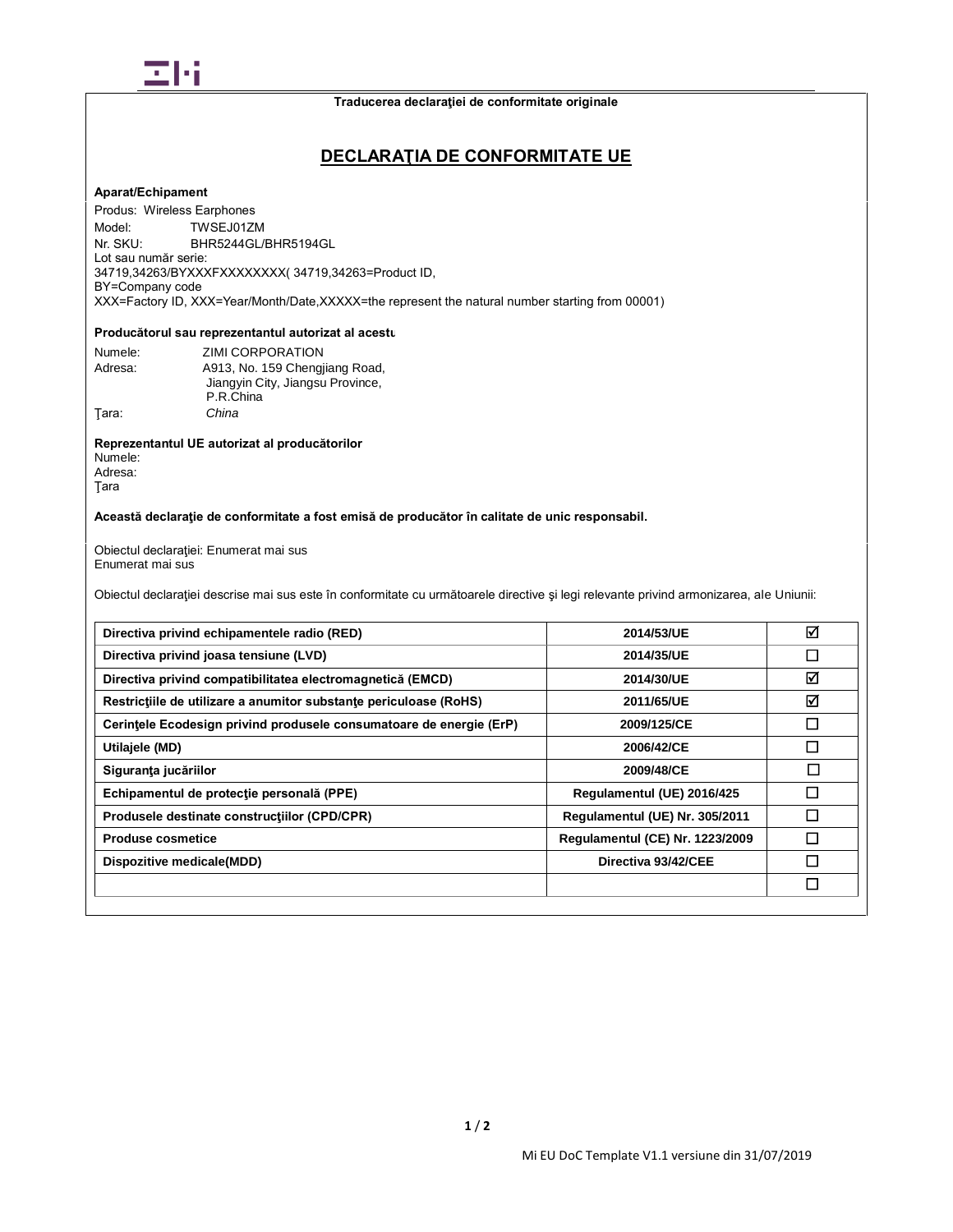

| Referințele la standardele armonizate relevante utilizate, inclusiv data standardului sau referințele la alte specificații tehnice, inclusiv data<br>specificațiilor, în raport cu care este declarată conformitatea: |                                                                                              |  |  |
|-----------------------------------------------------------------------------------------------------------------------------------------------------------------------------------------------------------------------|----------------------------------------------------------------------------------------------|--|--|
| <b>Standard armonizat</b>                                                                                                                                                                                             |                                                                                              |  |  |
| EN 62368-1: 2014 + A11: 2017                                                                                                                                                                                          |                                                                                              |  |  |
| EN 55032:2015+A11:2020<br>EN IEC 61000-3-2:2019<br>EN 61000-3-3:2013+A1:2019<br>EN 55035:2017+A11:2020                                                                                                                |                                                                                              |  |  |
| EN 301 489-1 V2.2.3<br>EN 301 489-3 V2.1.1<br>EN 301 489-17 V3.2.4                                                                                                                                                    |                                                                                              |  |  |
| EN 300 328 V2.2.2                                                                                                                                                                                                     |                                                                                              |  |  |
| EN 303 417 V1.1.1                                                                                                                                                                                                     |                                                                                              |  |  |
| EN 62479: 2010<br>EN IEC 62311: 2020                                                                                                                                                                                  |                                                                                              |  |  |
| EN IEC 63000:2018                                                                                                                                                                                                     |                                                                                              |  |  |
| Organul notificat (Optional) :<br>Numele organului notificat: SGS Fimko Ltd<br>Numărul de referință al certificatului:RED-2598<br>Numărul din 4 cifre al organului notificat: 0598                                    |                                                                                              |  |  |
| Semnat pentru și în numele<br>Locul și data emiterii:                                                                                                                                                                 | ZIMI CORPORATION<br>A913, No. 159<br>Chengjiang Road,<br>Jiangyin City,<br>Jiangsu Province, |  |  |
| P.R.China                                                                                                                                                                                                             |                                                                                              |  |  |
|                                                                                                                                                                                                                       | 2021-06-08                                                                                   |  |  |
| Semnătura:                                                                                                                                                                                                            | $\epsilon$<br>Any le                                                                         |  |  |
| Numele, funcția:                                                                                                                                                                                                      | Amy Ye<br><b>Product Certified Engineer</b>                                                  |  |  |
| Imaginea color a produsului:                                                                                                                                                                                          |                                                                                              |  |  |
|                                                                                                                                                                                                                       | 0<br>$\circ$                                                                                 |  |  |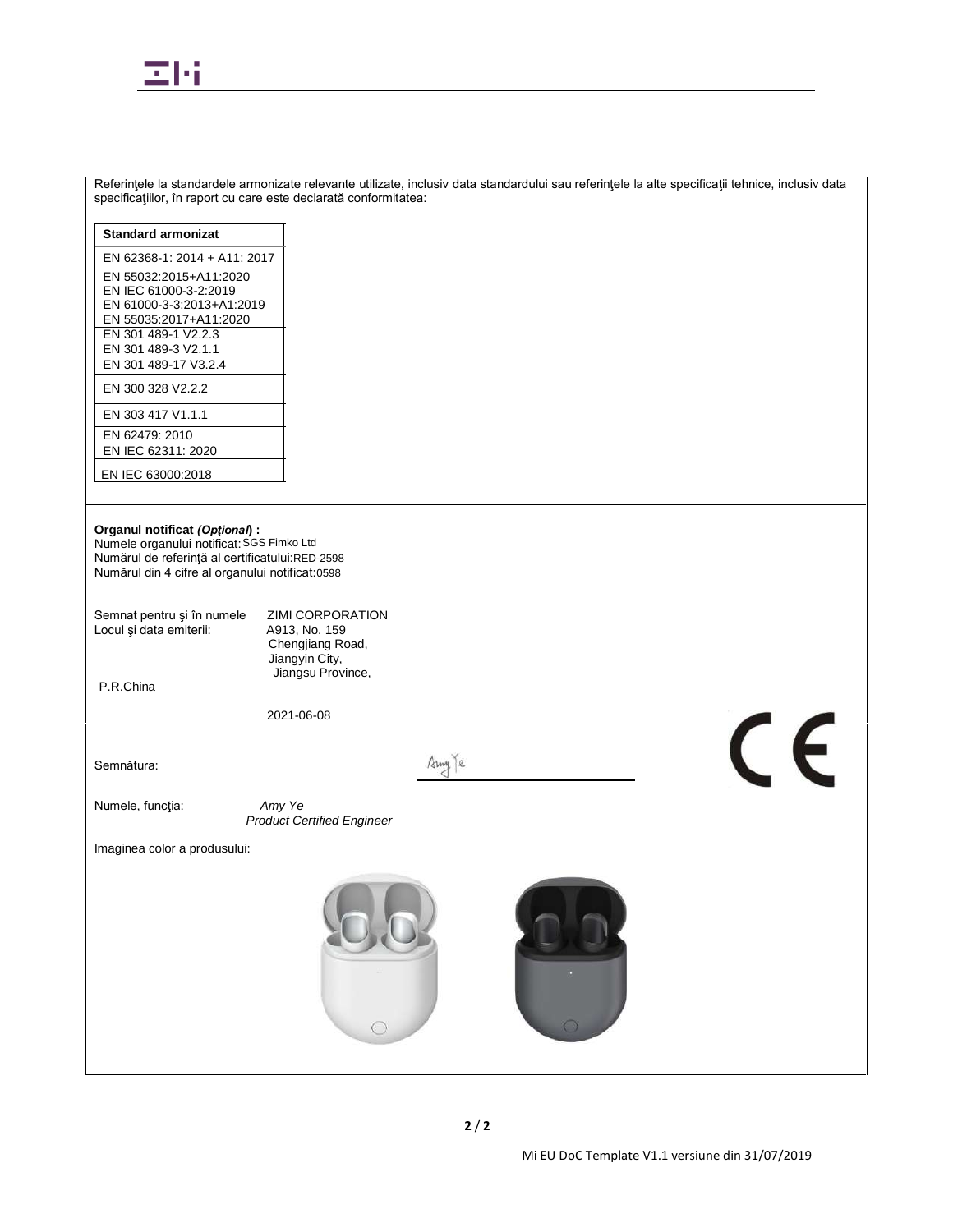

# **ДЕКЛАРАЦИЯ ЕС О СООТВЕТСТВИИ**

#### **Аппаратура/оборудование**

Модель: Номер партии или серийный Изделие: Wireless Earphones TWSEJ01ZM Артикул: BHR5244GL/BHR5194GL номер:34719,34263/BYXXXFXXXXXXXX( 34719,34263=Product ID, BY=Company code XXX=Factory ID, XXX=Year/Month/Date,XXXXX=the represent the natural number starting from 00001)

#### Производитель или его уполномоченный представите

| Название: | ZIMI CORPORATION                 |
|-----------|----------------------------------|
| Адрес:    | A913, No. 159 Chengjiang Road,   |
|           | Jiangyin City, Jiangsu Province, |
|           | P.R.China                        |
| Страна:   | China                            |

**Официальный представитель производителя в ЕС** Название: Адрес: Страна

**Ответственность за выпуск настоящей Декларации о соответствии полностью возлагается на производителя.**

Предмет декларации: Перечислено выше Перечислено выше

Предмет декларации, описанный выше, соответствует следующим Директивам по гармонизации ЕС и/или нормативно-правовым актам:

| Директива на радиооборудование (RED)                       | 2014/53/EC               | ☑            |
|------------------------------------------------------------|--------------------------|--------------|
| Директива на низковольтное оборудование (LVD)              | 2014/35/EC               |              |
| Директива на электромагнитную совместимость (EMCD)         | 2014/30/EC               | ☑            |
| Ограничение использования некоторых опасных веществ (RoHS) | 2011/65/EC               | ☑            |
| Требования к экодизайну энергосвязанных изделий (ErP)      | 2009/125/EC              |              |
| Безопасность машин и оборудования (MD)                     | 2006/42/EC               |              |
| Безопасность игрушек                                       | 2009/48/EC               | $\mathsf{L}$ |
| Средства индивидуальной защиты (СИЗ)                       | Стандарт (ЕС) 2016/425   |              |
| Строительная продукция (CPD/CPR)                           | Стандарт (ЕС) №305/2011  |              |
| Косметические изделия                                      | Стандарт (ЕК) №1223/2009 |              |
| Медицинские устройства (MDD)                               | Директива 93/42/ЕЭС      |              |
|                                                            |                          | $\Box$       |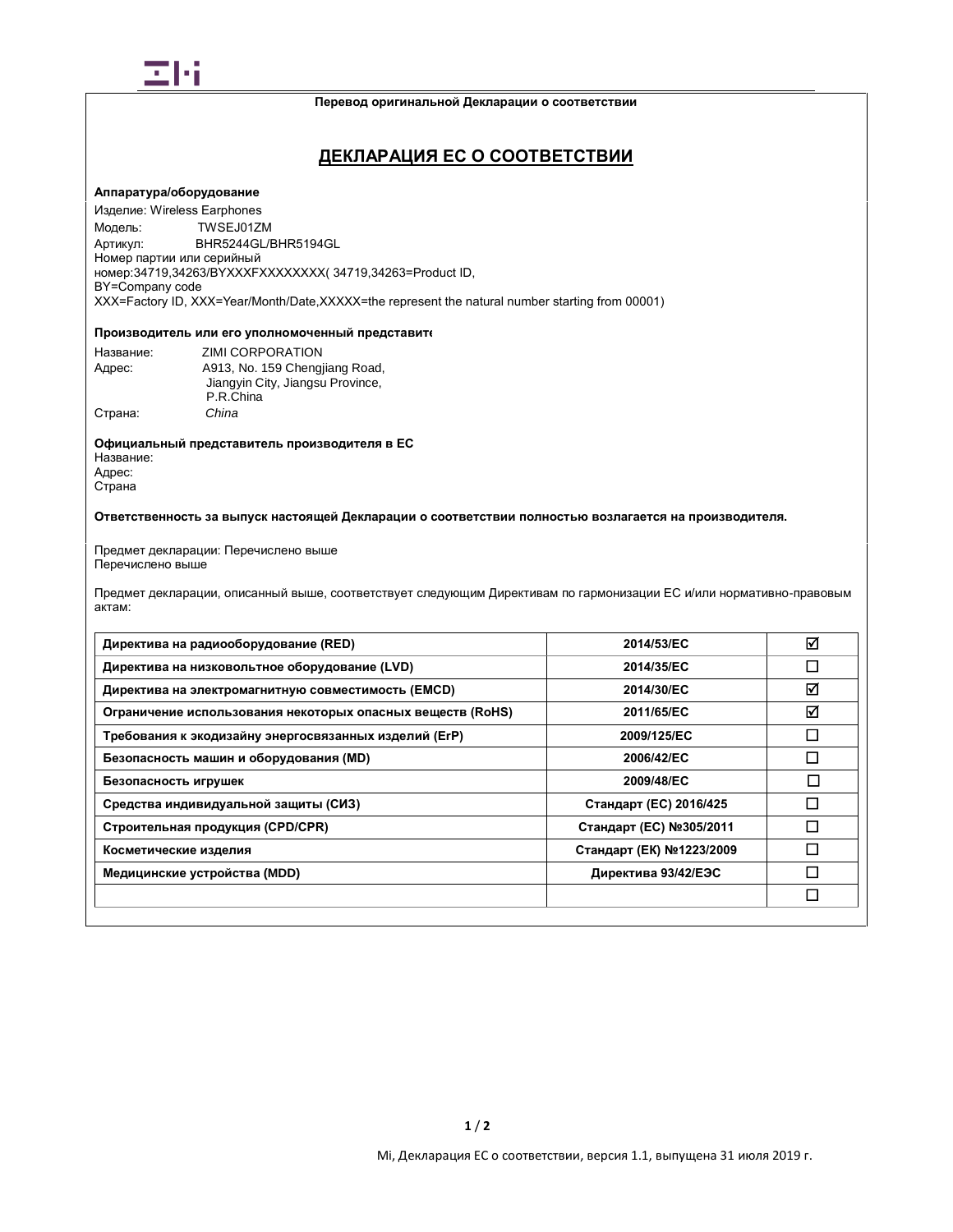

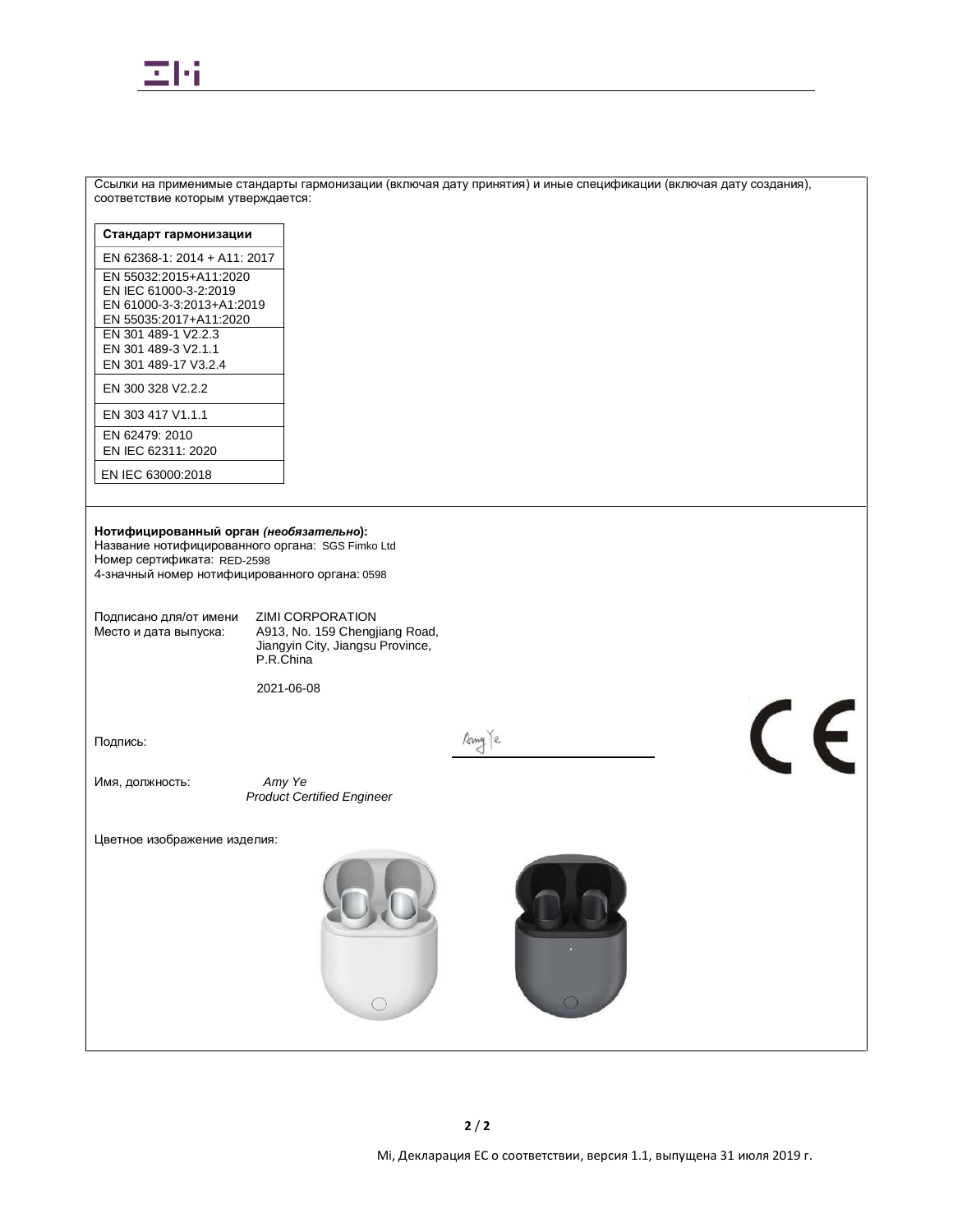

# **Orijinal Uygunluk Beyanının çevirisi**

# **AB UYGUNLUK BEYANI**

# **Cihaz/Ekipman**

 Ürün: Wireless Earphones Model: SKU No.: Parti veya Seri TWSEJ01ZM BHR5244GL/BHR5194GL Numarası:34719,34263/BYXXXFXXXXXXXX( 34719,34263=Product ID, BY=Company code XXX=Factory ID, XXX=Year/Month/Date,XXXXX=the represent the natural number starting from 00001)

# **Üretici veya üreticinin yetkili temsilcisi:**

| Adı:   | ZIMI CORPORATION                        |
|--------|-----------------------------------------|
| Adres: | A913, No. 159 Chengiiang Road, Jiangyin |
|        | City, Jiangsu Province, P.R.China       |
| Ülke:  | China                                   |

# **Üreticinin yetkili AB Temsilcisi**

Adı: Adres: Ülke

# **Bu uygunluk beyanı, üreticinin yegane sorumluluğu altında yayınlanmıştır.**

Beyan konusu: Yukarıda listelenmiştir Yukarıda listelenmiştir

Yukarıda belirtilen beyanın konusu, aşağıdaki ilgili AB uyumlaştırma direktifleri ve/veya mevzuatları ile uyumludur:

| Radyo Ekipmanı Direktifi (RED)                                | 2014/53/AB                      | ☑      |
|---------------------------------------------------------------|---------------------------------|--------|
| Alcak Gerilim Direktifi (LVD)                                 | 2014/35/AB                      | $\Box$ |
| Elektromanyetik Uyumluluk Direktifi (EMCD)                    | 2014/30/AB                      | ☑      |
| Belirli tehlikeli maddelerin kullanımının kısıtlanması (RoHS) | 2011/65/AB                      | ☑      |
| Enerjiyle ilgili ürünler için Ecodesign Gereklilikleri (ErP)  | 2009/125/AT                     | $\Box$ |
| <b>Makineler (MD)</b>                                         | 2006/42/AT                      | П      |
| Oyuncak güvenliği                                             | 2009/48/AT                      | □      |
| Kişisel koruyucu ekipman (KKE)                                | 2016/425 Sayılı Düzenleme (AB)  | П      |
| İnşaat ürünleri (CPD/CPR)                                     | 305/2011 Sayılı Düzenleme (AB)  |        |
| Kozmetik ürünler                                              | 1223/2009 Sayılı Düzenleme (AB) |        |
| Tıbbi cihazlar (MDD)                                          | 93/42/AET Sayılı Direktifi      |        |
|                                                               |                                 | П      |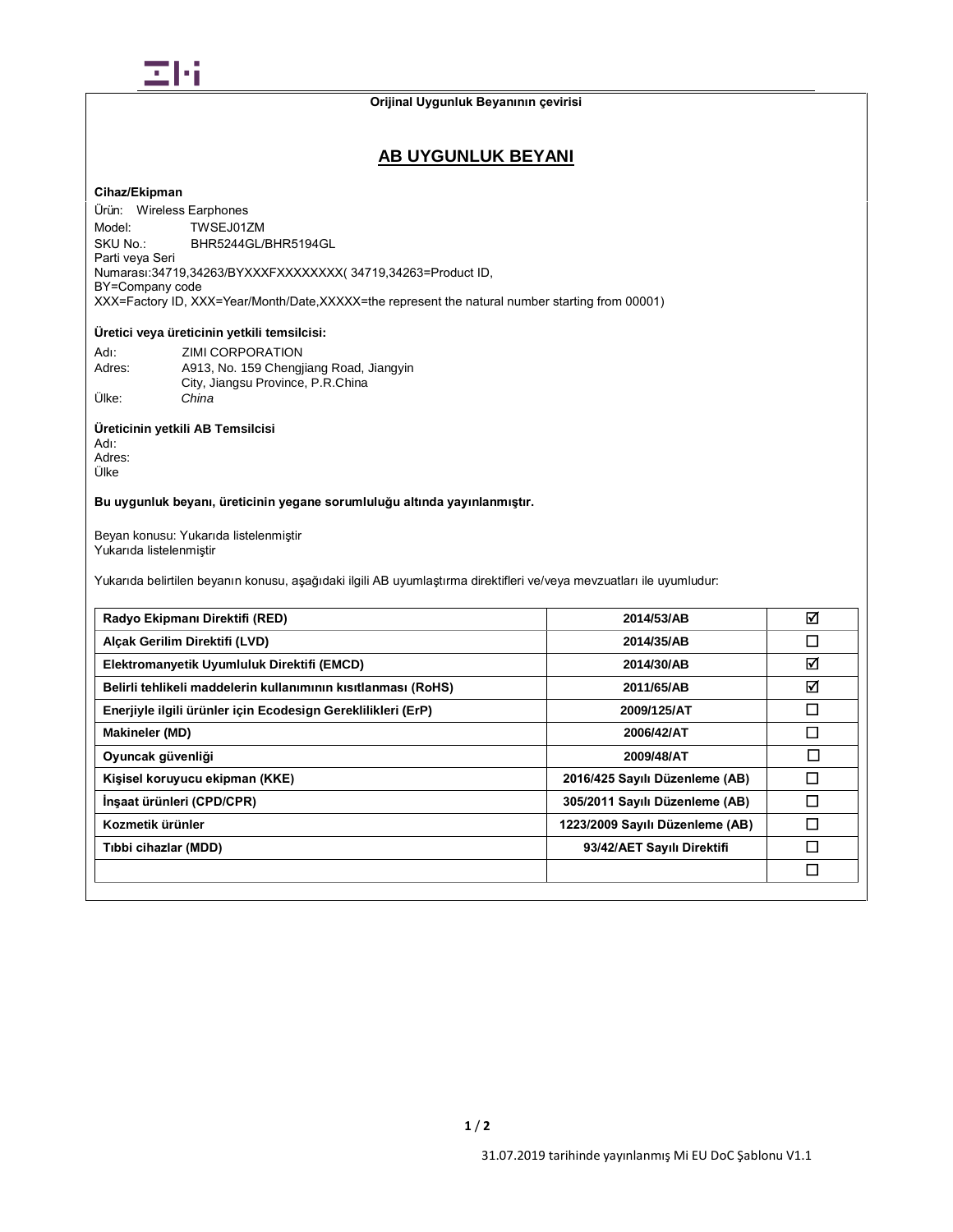

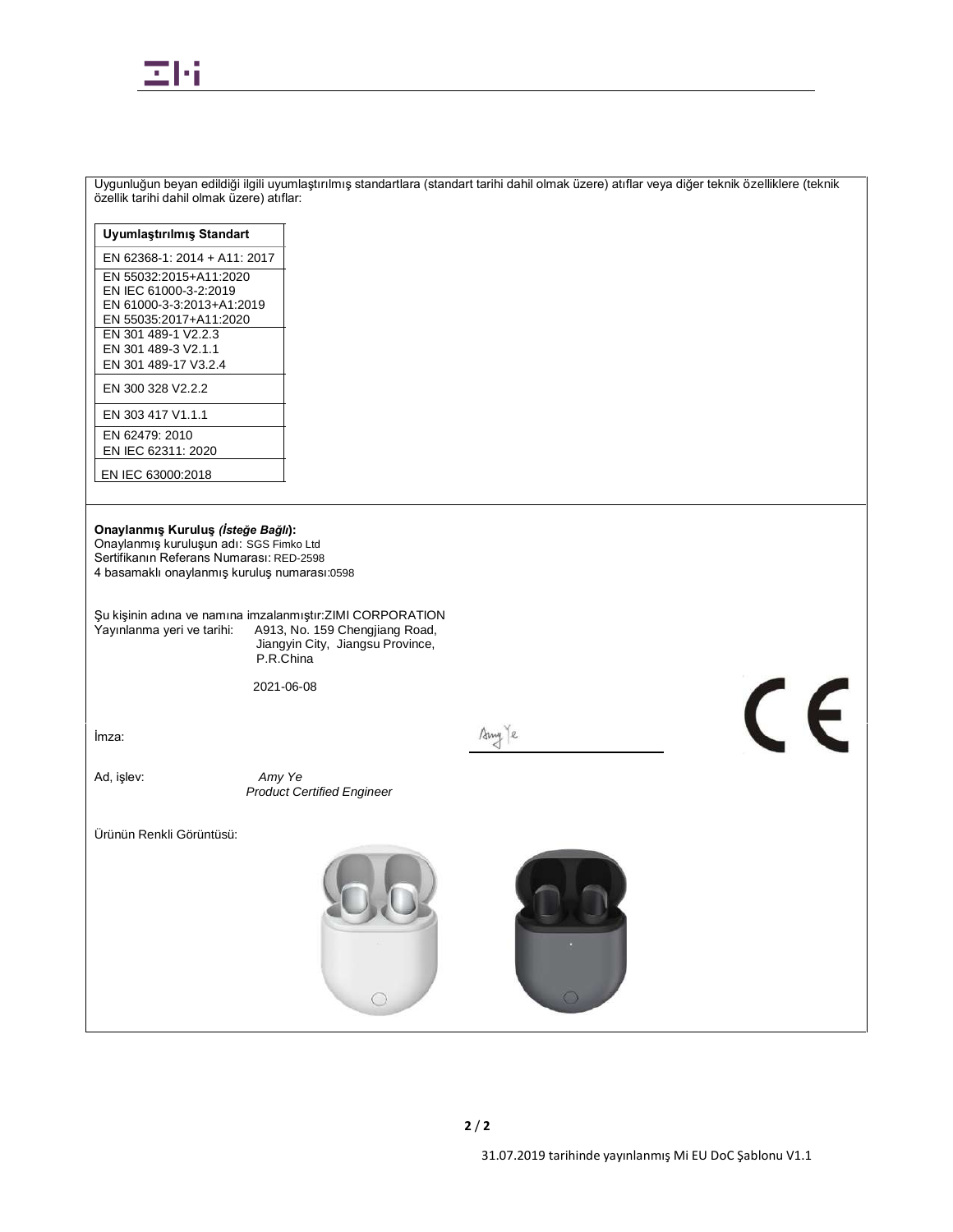

# **ДЕКЛАРАЦІЯ ПРО ВІДПОВІДНІСТЬ ДИРЕКТИВАМ ЄС**

#### **Прилад / обладнання**

Модель: Серійний номер або номер XXX=Factory ID, XXX=Year/Month/Date,XXXXX=the represent the natural number starting from 00001)Продукт: Wireless Earphones TWSEJ01ZM Інвентарний №: BHR5244GL/BHR5194GL партії:34719,34263/BYXXXFXXXXXXXX( 34719,34263=Product ID, BY=Company code

#### **Виробник або його вповноважений представник:**

| Назва:  | ZIMI CORPORATION                 |
|---------|----------------------------------|
| Адреса: | A913, No. 159 Chengjiang Road,   |
|         | Jiangyin City, Jiangsu Province, |
|         | P.R.China                        |
| Країна: | China                            |

**Уповноважений представник виробника в країнах ЄС** Назва: Адреса: Країна:

**Цю декларацію про відповідність випущено під виключну відповідальність виробника.**

Предмет декларації: Зазначено вище Зазначено вище

Описаний вище предмет декларації виконує вимоги зазначених нижче відповідних директив, націлених на гармонізацію стандартів Союзу, та / або законів:

| Директива про радіообладнання (Radio Equipment Directive, RED)                                                             | 2014/53/EU                    | ⊠ |
|----------------------------------------------------------------------------------------------------------------------------|-------------------------------|---|
| Директива про низьковольтне обладнання (Low Voltage Directive,<br>LVD)                                                     | 2014/35/EU                    |   |
| Директива про електромагнітну сумісність (Electromagnetic<br><b>Compatibility Directive, EMCD)</b>                         | 2014/30/EU                    | ⊽ |
| Директива про обмеження вмісту небезпечних речовин (Restriction of<br>the use of certain hazardous substances, RoHS)       | 2011/65/EU                    | ⊠ |
| Вимоги до екологічного проектування енергоспоживчої продукції<br>(Ecodesign Requirements for energy-related products, ErP) | 2009/125/EC                   |   |
| Директива про машинне обладнання (Machinery Directive, MD)                                                                 | 2006/42/EC                    |   |
| Директива про безпеку іграшок                                                                                              | 2009/48/EC                    |   |
| Директива про засоби індивідуального захисту (Personal protective<br>equipment, PPE)                                       | Регламент СС (EU) 2016/425    |   |
| Будівельна продукція (CPD/CPR)                                                                                             | Регламент ЄС (EU) № 305/2011  |   |
| Косметична продукція                                                                                                       | Регламент ЄС (ЕС) № 1223/2009 |   |
| Медичні прилади (MDD)                                                                                                      | Директива 93/42/ЕЕС           |   |
|                                                                                                                            |                               |   |